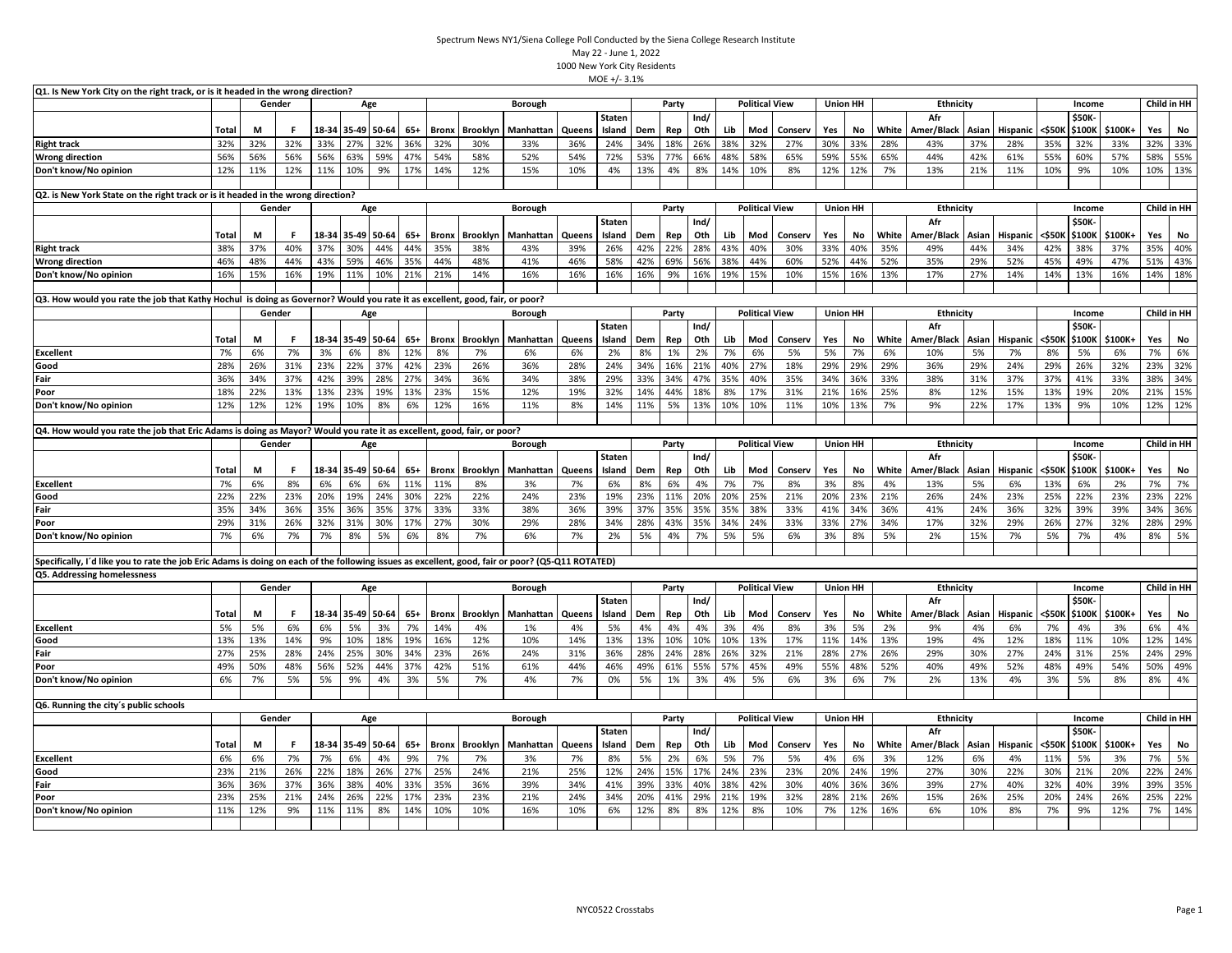| Q7. Fighting crime                                                                                                      |              |     |        |       |                   |             |       |              |                 |                |        |               |     |       |      |     |                       |         |                 |                 |       |                  |       |          |        |        |                |     |             |
|-------------------------------------------------------------------------------------------------------------------------|--------------|-----|--------|-------|-------------------|-------------|-------|--------------|-----------------|----------------|--------|---------------|-----|-------|------|-----|-----------------------|---------|-----------------|-----------------|-------|------------------|-------|----------|--------|--------|----------------|-----|-------------|
|                                                                                                                         |              |     | Gender |       |                   | Age         |       |              |                 | Borough        |        |               |     | Party |      |     | <b>Political View</b> |         | <b>Union HH</b> |                 |       | Ethnicity        |       |          |        | Income |                |     | Child in HH |
|                                                                                                                         |              |     |        |       |                   |             |       |              |                 |                |        | <b>Staten</b> |     |       | Ind/ |     |                       |         |                 |                 |       | Afr              |       |          |        | \$50K  |                |     |             |
|                                                                                                                         | <b>Total</b> | М   | F      | 18-34 |                   | 35-49 50-64 | $65+$ | Bronx        | <b>Brooklyn</b> | Manhattan      | Queens | Island        | Dem | Rep   | Oth  | Lib | Mod                   | Conserv | Yes             | No              | White | Amer/Black       | Asian | Hispanic | <\$50K | \$100K | \$100K+        | Yes | No          |
| <b>Excellent</b>                                                                                                        | 5%           | 5%  | 6%     | 4%    | 5%                | 6%          | 9%    | 7%           | 6%              | 1%             | 6%     | 6%            | 7%  | 2%    | 4%   | 5%  | 6%                    | 6%      | 5%              | 5%              | 3%    | 12%              | 3%    | 4%       | 9%     | 4%     | 3%             | 6%  | 5%          |
| Good                                                                                                                    | 16%          | 14% | 17%    | 12%   | 14%               | 16%         | 27%   | 17%          | 17%             | 9%             | 19%    | 20%           | 15% | 12%   | 16%  | 13% | 16%                   | 18%     | 16%             | 16%             | 15%   | 23%              | 13%   | 16%      | 19%    | 15%    | 14%            | 14% | 17%         |
| Fair                                                                                                                    | 29%          | 31% | 28%    | 31%   | 27%               | 31%         | 27%   | 31%          | 31%             | 35%            | 26%    | 16%           | 32% | 23%   | 28%  | 30% | 35%                   | 21%     | 31%             | 29%             | 32%   | 35%              | 25%   | 22%      | 26%    | 33%    | 31%            | 27% | 30%         |
| Poor                                                                                                                    | 45%          | 45% | 44%    | 48%   | 48%               | 46%         | 34%   | 42%          | 44%             | 50%            | 43%    | 55%           | 43% | 63%   | 50%  | 48% | 41%                   | 54%     | 45%             | 45%             | 47%   | 29%              | 49%   | 55%      | 45%    | 43%    | 48%            | 50% | 42%         |
| Don't know/No opinion                                                                                                   | 4%           | 4%  | 4%     | 5%    | 6%                | 1%          | 2%    | 3%           | 3%              | 5%             | 6%     | 2%            | 4%  | 0%    | 3%   | 5%  | 3%                    | 2%      | 2%              | 5%              | 3%    | 1%               | 10%   | 3%       | 2%     | 4%     | 4%             | 3%  | 5%          |
| Q8. Encouraging tourists to visit New York City                                                                         |              |     |        |       |                   |             |       |              |                 |                |        |               |     |       |      |     |                       |         |                 |                 |       |                  |       |          |        |        |                |     |             |
|                                                                                                                         |              |     | Gender |       |                   | Age         |       |              |                 | Borough        |        |               |     | Party |      |     | <b>Political View</b> |         |                 | <b>Union HH</b> |       | <b>Ethnicity</b> |       |          |        | Income |                |     | Child in HH |
|                                                                                                                         |              |     |        |       |                   |             |       |              |                 |                |        | <b>Staten</b> |     |       | Ind/ |     |                       |         |                 |                 |       | Afr              |       |          |        | \$50K  |                |     |             |
|                                                                                                                         | Total        | М   | F.     |       | 18-34 35-49 50-64 |             | $65+$ | <b>Bronx</b> | <b>Brooklyn</b> | Manhattan      | Queens | Island        | Dem | Rep   | Oth  | Lib | Mod                   | Conserv | Yes             | No              | White | Amer/Black       | Asian | Hispanic | <\$50K | \$100K | \$100K+        | Yes | No          |
| <b>Excellent</b>                                                                                                        | 11%          | 10% | 11%    | 10%   | 11%               | 9%          | 15%   | 12%          | 12%             | 7%             | 12%    | 12%           | 10% | 7%    | 13%  | 8%  | 13%                   | 12%     | 8%              | 11%             | 9%    | 17%              | 7%    | 8%       | 15%    | 9%     | 9%             | 12% | 10%         |
| Good                                                                                                                    | 32%          | 34% | 31%    | 30%   | 26%               | 38%         | 36%   | 29%          | 31%             | 39%            | 33%    | 19%           | 33% | 21%   | 27%  | 36% | 32%                   | 27%     | 30%             | 33%             | 32%   | 36%              | 36%   | 28%      | 30%    | 36%    | 34%            | 29% | 34%         |
| Fair                                                                                                                    | 32%          | 29% | 34%    | 38%   | 34%               | 27%         | 25%   | 28%          | 34%             | 30%            | 31%    | 37%           | 32% | 34%   | 35%  | 32% | 35%                   | 23%     | 32%             | 32%             | 32%   | 31%              | 32%   | 34%      | 32%    | 32%    | 31%            | 31% | 32%         |
| Poor                                                                                                                    | 17%          | 18% | 16%    | 16%   | 20%               | 18%         | 14%   | 23%          | 13%             | 13%            | 19%    | 25%           | 15% | 30%   | 18%  | 14% | 15%                   | 28%     | 22%             | 16%             | 17%   | 12%              | 16%   | 22%      | 17%    | 17%    | 17%            | 19% | 16%         |
| Don't know/No opinion                                                                                                   | 8%           | 9%  | 8%     | 6%    | 10%               | 8%          | 10%   | 7%           | 10%             | 11%            | 6%     | 6%            | 10% | 7%    | 6%   | 10% | 5%                    | 10%     | 8%              | 8%              | 11%   | 4%               | 9%    | 7%       | 6%     | 6%     | 10%            | 9%  | 8%          |
|                                                                                                                         |              |     |        |       |                   |             |       |              |                 |                |        |               |     |       |      |     |                       |         |                 |                 |       |                  |       |          |        |        |                |     |             |
| Q9. Managing everyday city services                                                                                     |              |     |        |       |                   |             |       |              |                 |                |        |               |     |       |      |     |                       |         |                 |                 |       |                  |       |          |        |        |                |     |             |
|                                                                                                                         |              |     | Gender |       |                   | Age         |       |              |                 | Borough        |        |               |     | Party |      |     | <b>Political View</b> |         |                 | <b>Union HH</b> |       | <b>Ethnicity</b> |       |          |        | Income |                |     | Child in HH |
|                                                                                                                         |              |     |        |       |                   |             |       |              |                 |                |        | <b>Staten</b> |     |       | Ind/ |     |                       |         |                 |                 |       | Afr              |       |          |        | \$50K  |                |     |             |
|                                                                                                                         | <b>Total</b> | М   |        |       | 18-34 35-49 50-64 |             | $65+$ | Bronx        | Brooklyn        | Manhattan      | Queens | Island        | Dem | Rep   | Oth  | Lib | Mod                   | Conserv | Yes             | No              | White | Amer/Black       | Asian | Hispanic | <\$50K | \$100K | \$100K+        | Yes | No          |
| <b>Excellent</b>                                                                                                        | 6%           | 7%  | 6%     | 5%    | 8%                | 5%          | 10%   | 7%           | 6%              | 5%             | 7%     | 6%            | 6%  | 4%    | 7%   | 5%  | 7%                    | 9%      | 5%              | 7%              | 5%    | 10%              | 5%    | 6%       | 10%    | 4%     | 5%             | 8%  | 5%          |
| Good                                                                                                                    | 27%          | 26% | 28%    | 26%   | 25%               | 26%         | 33%   | 30%          | 28%             | 28%            | 24%    | 24%           | 27% | 20%   | 28%  | 24% | 32%                   | 24%     | 27%             | 28%             | 28%   | 30%              | 22%   | 25%      | 33%    | 27%    | 23%            | 28% | 27%         |
| Fair                                                                                                                    | 39%          | 40% | 38%    | 41%   | 36%               | 41%         | 38%   | 37%          | 38%             | 42%            | 39%    | 38%           | 41% | 37%   | 39%  | 44% | 37%                   | 37%     | 35%             | 41%             | 42%   | 43%              | 37%   | 36%      | 33%    | 44%    | 40%            | 38% | 40%         |
| Poor                                                                                                                    | 23%          | 22% | 24%    | 24%   | 26%               | 24%         | 17%   | 22%          | 23%             | 22%            | 25%    | 30%           | 23% | 37%   | 23%  | 22% | 22%                   | 26%     | 30%             | 21%             | 21%   | 15%              | 26%   | 30%      | 21%    | 22%    | 27%            | 21% | 24%         |
| Don't know/No opinion                                                                                                   | 4%           | 4%  | 4%     | 4%    | 5%                | 4%          | 3%    | 5%           | 5%              | 3%             | 6%     | 2%            | 4%  | 1%    | 3%   | 5%  | 2%                    | 4%      | 3%              | 5%              | 4%    | 2%               | 10%   | 4%       | 3%     | 2%     | 5%             | 5%  | 4%          |
|                                                                                                                         |              |     |        |       |                   |             |       |              |                 |                |        |               |     |       |      |     |                       |         |                 |                 |       |                  |       |          |        |        |                |     |             |
| Q10. Transforming NYPD into a force that serves and protects all New Yorkers                                            |              |     |        |       |                   |             |       |              |                 |                |        |               |     |       |      |     |                       |         |                 |                 |       |                  |       |          |        |        |                |     |             |
|                                                                                                                         |              |     | Gender |       |                   | Age         |       |              |                 | Borough        |        |               |     | Party |      |     | <b>Political View</b> |         |                 | <b>Union HH</b> |       | <b>Ethnicity</b> |       |          |        | Income |                |     | Child in HH |
|                                                                                                                         |              |     |        |       |                   |             |       |              |                 |                |        | <b>Staten</b> |     |       | Ind/ |     |                       |         |                 |                 |       | Afr              |       |          |        | \$50K  |                |     |             |
|                                                                                                                         | Total        | М   |        |       | 18-34 35-49 50-64 |             | 65+   | <b>Bronx</b> | Brooklyn        | Manhattan      | Queens | Island        | Dem | Rep   | Oth  | Lib | Mod                   | Conserv | Yes             | No              | White | Amer/Black       | Asian | Hispanic | <\$50K |        | \$100K \$100K+ | Yes | No          |
| <b>Excellent</b>                                                                                                        | 9%           | 11% | 8%     | 9%    | 9%                | 8%          | 11%   | 15%          | 9%              | 6%             | 10%    | 8%            | 7%  | 9%    | 7%   | 5%  | 12%                   | 10%     | 8%              | 9%              | 7%    | 16%              | 11%   | 6%       | 15%    | 9%     | 4%             | 12% | 8%          |
| Good                                                                                                                    | 23%          | 24% | 22%    | 18%   | 20%               | 28%         | 34%   | 22%          | 25%             | 20%            | 24%    | 22%           | 24% | 18%   | 24%  | 18% | 27%                   | 22%     | 21%             | 24%             | 24%   | 26%              | 26%   | 21%      | 26%    | 23%    | 23%            | 23% | 23%         |
| Fair                                                                                                                    | 31%          | 28% | 34%    | 27%   | 34%               | 34%         | 32%   | 33%          | 28%             | 31%            | 34%    | 26%           | 33% | 26%   | 28%  | 31% | 35%                   | 26%     | 39%             | 29%             | 28%   | 36%              | 19%   | 35%      | 30%    | 31%    | 30%            | 28% | 32%         |
| Poor                                                                                                                    | 33%          | 34% | 32%    | 43%   | 33%               | 27%         | 22%   | 29%          | 34%             | 36%            | 31%    | 41%           | 33% | 46%   | 40%  | 44% | 24%                   | 39%     | 31%             | 34%             | 38%   | 20%              | 36%   | 35%      | 27%    | 33%    | 38%            | 34% | 33%         |
| Don't know/No opinion                                                                                                   | 3%           | 4%  | 3%     | 4%    | 4%                | 3%          | 2%    | 1%           | 4%              | 7%             | 2%     | 3%            | 3%  | 1%    | 2%   | 3%  | 2%                    | 3%      | 1%              | 4%              | 3%    | 2%               | 8%    | 3%       | 1%     | 3%     | 4%             | 3%  | 4%          |
| Q11. Tackling the issue of safety at Rikers Island                                                                      |              |     |        |       |                   |             |       |              |                 |                |        |               |     |       |      |     |                       |         |                 |                 |       |                  |       |          |        |        |                |     |             |
|                                                                                                                         |              |     | Gender |       |                   | Age         |       |              |                 | Borough        |        |               |     | Party |      |     | <b>Political View</b> |         |                 | <b>Union HH</b> |       | Ethnicity        |       |          |        | Income |                |     | Child in HH |
|                                                                                                                         |              |     |        |       |                   |             |       |              |                 |                |        | <b>Staten</b> |     |       | Ind/ |     |                       |         |                 |                 |       | Afr              |       |          |        | \$50K  |                |     |             |
|                                                                                                                         | <b>Total</b> | M   | F      | 18-34 |                   | 35-49 50-64 | $65+$ | <b>Bronx</b> | Brooklyn        | Manhattan      | Queens | Island        | Dem | Rep   | Oth  | Lib | Mod                   | Conserv | Yes             | No              | White | Amer/Black       | Asian | Hispanic | <\$50K | \$100K | \$100K+        | Yes | No          |
| <b>Excellent</b>                                                                                                        | 4%           | 4%  | 4%     | 4%    | 5%                | 3%          | 3%    | 9%           | 4%              | 1%             | 3%     | 5%            | 3%  | 5%    | 2%   | 3%  | 4%                    | 3%      | 2%              | 4%              | 2%    | 4%               | 5%    | 4%       | 8%     | 1%     | 3%             | 5%  | 3%          |
| Good                                                                                                                    | 12%          | 12% | 13%    | 13%   | 8%                | 12%         | 19%   | 11%          | 13%             | 9%             | 15%    | 12%           | 11% | 11%   | 11%  | 8%  | 15%                   | 13%     | 12%             | 13%             | 10%   | 18%              | 15%   | 11%      | 16%    | 10%    | 10%            | 15% | 11%         |
| Fair                                                                                                                    | 27%          | 27% | 28%    | 30%   | 25%               | 29%         | 22%   | 24%          | 26%             | 28%            | 30%    | 24%           | 28% | 22%   | 32%  | 26% | 33%                   | 22%     | 32%             | 26%             | 24%   | 37%              | 26%   | 26%      | 29%    | 36%    | 21%            | 25% | 29%         |
| Poor                                                                                                                    | 37%          | 39% | 35%    | 34%   | 41%               | 41%         | 35%   | 41%          | 36%             | 38%            | 37%    | 33%           | 38% | 43%   | 40%  | 42% | 33%                   | 40%     | 42%             | 36%             | 38%   | 31%              | 29%   | 42%      | 36%    | 39%    | 40%            | 35% | 38%         |
| Don't know/No opinion                                                                                                   | 19%          | 18% | 20%    | 19%   | 21%               | 15%         | 20%   | 16%          | 21%             | 24%            | 15%    | 26%           | 19% | 19%   | 14%  | 20% | 14%                   | 22%     | 12%             | 21%             | 26%   | 9%               | 26%   | 17%      | 12%    | 14%    | 26%            | 21% | 19%         |
|                                                                                                                         |              |     |        |       |                   |             |       |              |                 |                |        |               |     |       |      |     |                       |         |                 |                 |       |                  |       |          |        |        |                |     |             |
| Q12. Every New York City mayor has their own style. Do you approve or disapprove of Eric Adams' style as mayor, so far? |              |     |        |       |                   |             |       |              |                 |                |        |               |     |       |      |     |                       |         |                 |                 |       |                  |       |          |        |        |                |     |             |
|                                                                                                                         |              |     | Gender |       |                   | Age         |       |              |                 | <b>Borough</b> |        |               |     | Party |      |     | <b>Political View</b> |         |                 | <b>Union HH</b> |       | Ethnicity        |       |          |        | Income |                |     | Child in HH |
|                                                                                                                         |              |     |        |       |                   |             |       |              |                 |                |        | <b>Staten</b> |     |       | Ind/ |     |                       |         |                 |                 |       | Afr              |       |          |        | \$50K- |                |     |             |
|                                                                                                                         | Total        | М   |        | 18-34 |                   | 35-49 50-64 | $65+$ | <b>Bronx</b> | Brooklyn        | Manhattan      | Queens | Island        | Dem | Rep   | Oth  | Lib | Mod                   | Conserv | Yes             | No              | White | Amer/Black       | Asian | Hispanic | <\$50K | \$100K | \$100K+        | Yes | No          |
| <b>Approve</b>                                                                                                          | 53%          | 55% | 52%    | 46%   | 56%               | 58%         | 60%   | 59%          | 54%             | 50%            | 53%    | 52%           | 53% | 55%   | 52%  | 51% | 56%                   | 55%     | 45%             | 56%             | 49%   | 67%              | 52%   | 53%      | 59%    | 54%    | 52%            | 55% | 53%         |
| <b>Disapprove</b>                                                                                                       | 37%          | 37% | 38%    | 44%   | 36%               | 34%         | 30%   | 29%          | 39%             | 41%            | 36%    | 44%           | 38% | 41%   | 40%  | 43% | 35%                   | 37%     | 46%             | 34%             | 42%   | 25%              | 35%   | 40%      | 35%    | 38%    | 39%            | 36% | 38%         |
| Don't know/No opinion                                                                                                   | 9%           | 8%  | 10%    | 11%   | 8%                | 8%          | 10%   | 12%          | 7%              | 9%             | 11%    | 5%            | 9%  | 3%    | 8%   | 6%  | 8%                    | 8%      | 9%              | 9%              | 9%    | 8%               | 13%   | 7%       | 6%     | 9%     | 9%             | 8%  | 10%         |
|                                                                                                                         |              |     |        |       |                   |             |       |              |                 |                |        |               |     |       |      |     |                       |         |                 |                 |       |                  |       |          |        |        |                |     |             |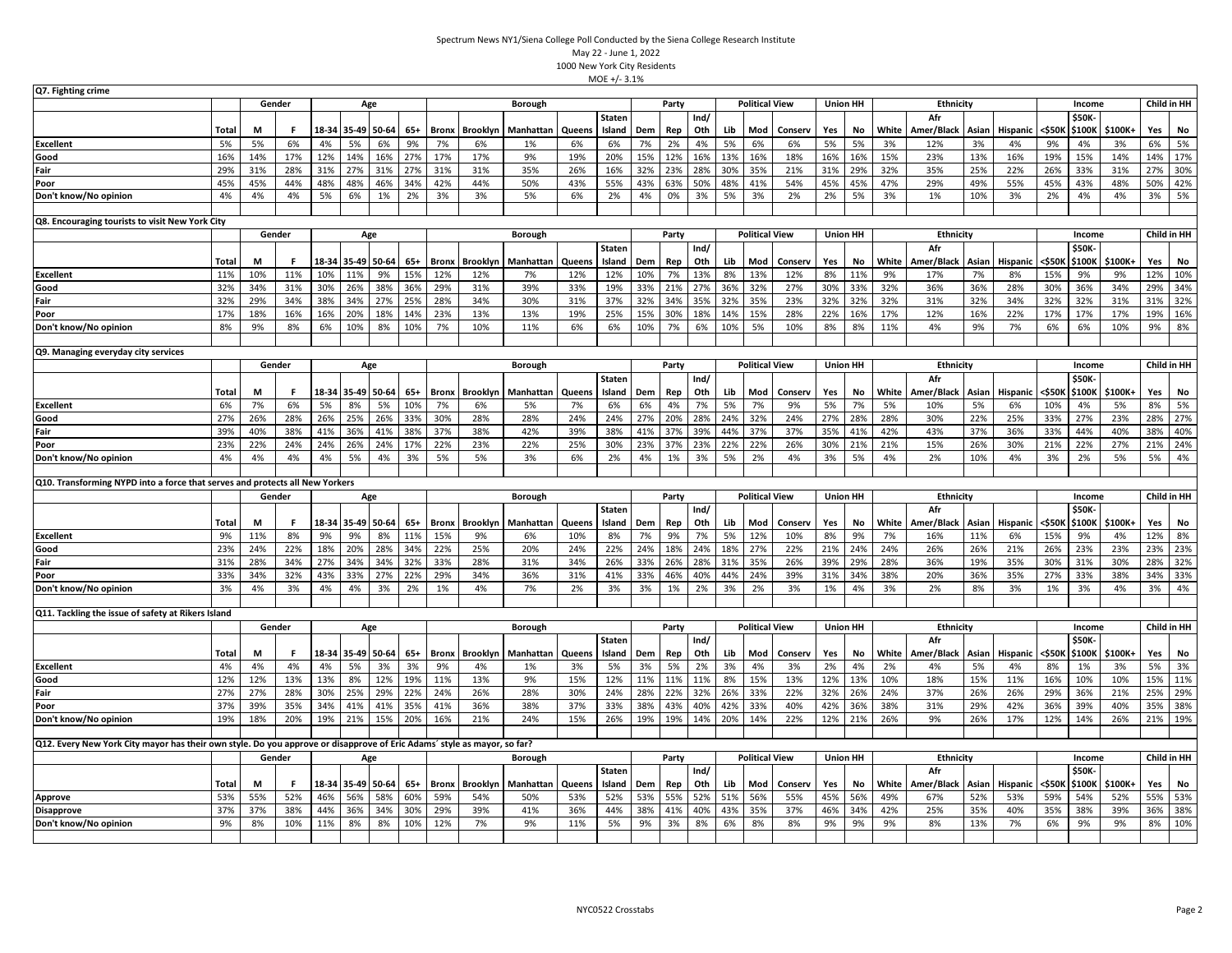|                                                                                                                                                                                                                                                            |            |            |            |       |                   |             |            |              |                 |                |            | $MOE +/- 3.1%$          |            |            |             |            |                       |            |            |                 |            |                         |            |                |            |                        |            |            |             |
|------------------------------------------------------------------------------------------------------------------------------------------------------------------------------------------------------------------------------------------------------------|------------|------------|------------|-------|-------------------|-------------|------------|--------------|-----------------|----------------|------------|-------------------------|------------|------------|-------------|------------|-----------------------|------------|------------|-----------------|------------|-------------------------|------------|----------------|------------|------------------------|------------|------------|-------------|
| Q13. While Adams has only been mayor since January, when you compare Adams' job performance to that of former Mayor DeBlasio, do you think Adams is doing a better overall job than DeBlasio did, that Adams is doing about as<br>job than Adams is doing? |            |            |            |       |                   |             |            |              |                 |                |            |                         |            |            |             |            |                       |            |            |                 |            |                         |            |                |            |                        |            |            |             |
|                                                                                                                                                                                                                                                            |            |            | Gender     |       |                   | Age         |            |              |                 | <b>Borough</b> |            |                         |            | Party      |             |            | <b>Political View</b> |            |            | <b>Union HH</b> |            | <b>Ethnicity</b>        |            |                |            | Income                 |            |            | Child in HH |
|                                                                                                                                                                                                                                                            | Total      | M          |            |       | 18-34 35-49 50-64 |             | 65+        | Bronx        | <b>Brooklyn</b> | Manhattan      | Queens     | <b>Staten</b><br>Island | Dem        | Rep        | Ind/<br>Oth | Lib        | Mod                   | Conserv    | Yes        | No              | White      | Afr<br>Amer/Black Asian |            | Hispanic       | <\$50к     | \$50K<br>\$100K        | \$100K+    | Yes        | No          |
| Adams is doing a better overall job than<br>DeBlasio did                                                                                                                                                                                                   | 36%        | 37%        | 35%        | 28%   | 40%               | 36%         | 42%        | 35%          | 44%             | 28%            | 32%        | 41%                     | 33%        | 56%        | 36%         | 24%        | 39%                   | 45%        | 36%        | 35%             | 45%        | 33%                     | 20%        | 32%            | 31%        | 37%                    | 40%        | 39%        | 33%         |
| Adams is doing about as well as DeBlasio<br>did                                                                                                                                                                                                            | 36%        | 36%        | 37%        | 42%   | 33%               | 38%         | 32%        | 26%          | 33%             | 46%            | 38%        | 40%                     | 39%        | 30%        | 38%         | 45%        | 36%                   | 33%        | 40%        | 36%             | 37%        | 42%                     | 41%        | 32%            | 32%        | 37%                    | 40%        | 33%        | 39%         |
| DeBlasio did a better job than Adams is<br>doing                                                                                                                                                                                                           | 17%        | 19%        | 17%        | 22%   | 15%               | 18%         | 12%        | 20%          | 17%             | 18%            | 18%        | 10%                     | 19%        | 11%        | 15%         | 21%        | 15%                   | 15%        | 16%        | 18%             | 13%        | 14%                     | 22%        | 24%            | 24%        | 15%                    | 14%        | 18%        | 17%         |
| Don't know/No opinion                                                                                                                                                                                                                                      | 11%        | 9%         | 12%        | 7%    | 12%               | 8%          | 13%        | 18%          | 7%              | 8%             | 12%        | 9%                      | 9%         | 4%         | 11%         | 10%        | 9%                    | 6%         | 7%         | 11%             | 5%         | 10%                     | 16%        | 12%            | 13%        | 11%                    | 6%         |            | 10% 11%     |
| For each of the following New York City policies or proposals, tell me whether you support it or oppose it. (Q14-Q19 ROTATED)                                                                                                                              |            |            |            |       |                   |             |            |              |                 |                |            |                         |            |            |             |            |                       |            |            |                 |            |                         |            |                |            |                        |            |            |             |
| Q14. Mandating the Covid vaccine for all students in New York City public schools                                                                                                                                                                          |            |            |            |       |                   |             |            |              |                 |                |            |                         |            |            |             |            |                       |            |            |                 |            |                         |            |                |            |                        |            |            |             |
|                                                                                                                                                                                                                                                            |            |            | Gender     |       | Age               |             |            |              |                 | Borough        |            |                         |            | Party      |             |            | <b>Political View</b> |            |            | <b>Union HH</b> |            | <b>Ethnicity</b>        |            |                |            | Income                 |            |            | Child in HH |
|                                                                                                                                                                                                                                                            |            |            |            |       |                   |             |            |              |                 |                |            | <b>Staten</b>           |            |            | Ind/        |            |                       |            |            |                 |            | Afr                     |            |                |            | \$50K                  |            |            |             |
|                                                                                                                                                                                                                                                            | Total      | М          |            |       | 18-34 35-49 50-64 |             | 65+        | Bronx        | <b>Brooklyn</b> | Manhattan      | Queens     | Island                  | Dem        | Rep        | Oth         | Lib        | Mod                   | Conserv    | Yes        | No              | White      | Amer/Black Asian        |            | Hispanic       | <\$50k     | \$100K                 | \$100K+    | Yes        | No          |
| <b>Support</b>                                                                                                                                                                                                                                             | 58%        | 55%        | 59%        | 55%   | 48%               | 61%         | 72%        | 60%          | 48%             | 68%            | 64%        | 36%                     | 67%        | 32%        | 46%         | 77%        | 57%                   | 37%        | 54%        | 58%             | 50%        | 66%                     | 71%        | 57%            | 60%        | 49%                    | 62%        | 48%        | 63%         |
| Oppose                                                                                                                                                                                                                                                     | 39%        | 41%        | 39%        | 42%   | 47%               | 37%         | 25%        | 35%          | 50%             | 28%            | 34%        | 61%                     | 31%        | 67%        | 50%         | 19%        | 41%                   | 63%        | 40%        | 40%             | 49%        | 31%                     | 24%        | 39%            | 37%        | 49%                    | 35%        | 50%        | 33%         |
| Don't know/No opinion                                                                                                                                                                                                                                      | 3%         | 4%         | 2%         | 2%    | 5%                | 3%          | 4%         | 5%           | 2%              | 4%             | 2%         | 2%                      | 3%         | 1%         | 4%          | 5%         | 2%                    | 1%         | 6%         | 2%              | 1%         | 3%                      | 5%         | 4%             | 3%         | 3%                     | 3%         | 2%         | 4%          |
| Q15. Ending gifted and talented programs in New York City public schools                                                                                                                                                                                   |            |            |            |       |                   |             |            |              |                 |                |            |                         |            |            |             |            |                       |            |            |                 |            |                         |            |                |            |                        |            |            |             |
|                                                                                                                                                                                                                                                            |            |            | Gender     |       | Age               |             |            |              |                 | <b>Borough</b> |            |                         |            | Party      |             |            | <b>Political View</b> |            |            | <b>Union HH</b> |            | Ethnicity               |            |                |            | Income                 |            |            | Child in HH |
|                                                                                                                                                                                                                                                            |            |            |            |       |                   |             |            |              |                 |                |            | <b>Staten</b>           |            |            | Ind/        |            |                       |            |            |                 |            | Afr                     |            |                |            | \$50K                  |            |            |             |
|                                                                                                                                                                                                                                                            | Total      | M          | F          | 18-34 |                   | 35-49 50-64 | 65+        | <b>Bronx</b> | Brooklyn        | Manhattan      | Queens     | Island                  | Dem        | Rep        | Oth         | Lib        | Mod                   | Conserv    | Yes        | No              | White      | Amer/Black              | Asian      | Hispanic       | <\$50k     | \$100K                 | \$100K+    | Yes        | No          |
| Support                                                                                                                                                                                                                                                    | 28%        | 24%        | 32%        | 24%   | 28%               | 28%         | 37%        | 32%          | 25%             | 28%            | 28%        | 31%                     | 28%        | 28%        | 24%         | 27%        | 27%                   | 29%        | 18%        | 31%             | 23%        | 35%                     | 40%        | 25%            | 40%        | 23%                    | 19%        |            | 28% 28%     |
| Oppose                                                                                                                                                                                                                                                     | 67%        | 70%        | 64%        | 70%   | 66%               | 69%         | 59%        | 66%          | 67%             | 69%            | 66%        | 64%                     | 67%        | 66%        | 72%         | 69%        | 70%                   | 63%        | 81%        | 62%             | 69%        | 62%                     | 57%        | 72%            | 52%        | 74%                    | 77%        | 68%        | 66%         |
| Don't know/No opinion                                                                                                                                                                                                                                      | 5%         | 6%         | 4%         | 6%    | 6%                | 3%          | 4%         | 2%           | 8%              | 3%             | 6%         | 5%                      | 4%         | 6%         | 4%          | 4%         | 3%                    | 8%         | 1%         | 7%              | 9%         | 3%                      | 3%         | 3%             | 8%         | 3%                     | 5%         | 4%         | 6%          |
|                                                                                                                                                                                                                                                            |            |            |            |       |                   |             |            |              |                 |                |            |                         |            |            |             |            |                       |            |            |                 |            |                         |            |                |            |                        |            |            |             |
| Q16. Having more NYPD officers in the subways                                                                                                                                                                                                              |            |            |            |       |                   |             |            |              |                 |                |            |                         |            |            |             |            |                       |            |            |                 |            |                         |            |                |            |                        |            |            |             |
|                                                                                                                                                                                                                                                            |            |            | Gender     |       |                   | Age         |            |              |                 | <b>Borough</b> |            |                         |            | Party      |             |            | <b>Political View</b> |            |            | <b>Union HH</b> |            | <b>Ethnicity</b><br>Afr |            |                |            | Income<br><b>\$50K</b> |            |            | Child in HH |
|                                                                                                                                                                                                                                                            | Total      | М          |            |       | 18-34 35-49 50-64 |             | $65+$      | <b>Bronx</b> | Brooklyn        | Manhattan      | Queens     | <b>Staten</b><br>Island | Dem        | Rep        | Ind/<br>Oth | Lib        | Mod                   | Conserv    | Yes        | No              | White      | Amer/Black              | Asian      | Hispanic       | <\$50k     | \$100K                 | \$100K+    | Yes        | No          |
| <b>Support</b>                                                                                                                                                                                                                                             | 85%        | 85%        | 85%        | 75%   | 85%               | 93%         | 94%        | 87%          | 84%             | 76%            | 89%        | 93%                     | 82%        | 97%        | 84%         | 71%        | 92%                   | 93%        | 83%        | 85%             | 83%        | 91%                     | 85%        | 83%            | 86%        | 88%                    | 82%        | 85%        | 85%         |
| Oppose                                                                                                                                                                                                                                                     | 14%        | 13%        | 14%        | 23%   | 14%               | 7%          | 5%         | 12%          | 15%             | 21%            | 9%         | 7%                      | 17%        | 3%         | 14%         | 28%        | 7%                    | 6%         | 16%        | 13%             | 15%        | 9%                      | 15%        | 15%            | 13%        | 11%                    | 16%        |            | 14% 13%     |
| Don't know/No opinion                                                                                                                                                                                                                                      | 1%         | 2%         | 1%         | 2%    | 1%                | 1%          | 1%         | 1%           | 1%              | 2%             | 2%         | 0%                      | 1%         | 0%         | 2%          | 2%         | 1%                    | 1%         | 1%         | 2%              | 2%         | 0%                      | 0%         | 2%             | 1%         | 1%                     | 1%         | 1%         | 2%          |
| Q17. Installing metal detectors at subway entrances                                                                                                                                                                                                        |            |            |            |       |                   |             |            |              |                 |                |            |                         |            |            |             |            |                       |            |            |                 |            |                         |            |                |            |                        |            |            |             |
|                                                                                                                                                                                                                                                            |            |            | Gender     |       |                   | Age         |            |              |                 | <b>Borough</b> |            |                         |            | Party      |             |            | <b>Political View</b> |            |            | <b>Union HH</b> |            | <b>Ethnicity</b>        |            |                |            | Income                 |            |            | Child in HH |
|                                                                                                                                                                                                                                                            |            |            |            |       |                   |             |            |              |                 |                |            | <b>Staten</b>           |            |            | Ind/        |            |                       |            |            |                 |            | Afr                     |            |                |            | \$50K                  |            |            |             |
|                                                                                                                                                                                                                                                            | Total      | M          |            | 52%   | 18-34 35-49 50-64 |             | $65+$      | <b>Bronx</b> | Brooklyn        | Manhattan      | Queens     | Island                  | Dem        | Rep        | Oth         | Lib        | Mod                   | Conserv    | Yes        | No              | White      | Amer/Black Asian        |            | Hispanic       | <\$50K     | \$100K                 | \$100K+    | Yes<br>66% | No<br>61%   |
| <b>Support</b><br>Oppose                                                                                                                                                                                                                                   | 63%<br>34% | 56%<br>42% | 70%<br>27% | 45%   | 67%<br>32%        | 64%<br>31%  | 78%<br>18% | 70%<br>27%   | 62%<br>35%      | 47%<br>49%     | 72%<br>27% | 72%<br>27%              | 60%<br>37% | 75%<br>22% | 61%<br>37%  | 49%<br>49% | 65%<br>33%            | 76%<br>20% | 63%<br>35% | 63%<br>34%      | 59%<br>38% | 67%<br>30%              | 60%<br>36% | 67%<br>32%     | 71%<br>25% | 63%<br>34%             | 55%<br>44% |            | 31% 36%     |
| Don't know/No opinion                                                                                                                                                                                                                                      | 3%         | 2%         | 3%         | 3%    | 1%                | 4%          | 4%         | 3%           | 3%              | 4%             | 1%         | 1%                      | 3%         | 3%         | 2%          | 2%         | 2%                    | 4%         | 2%         | 3%              | 4%         | 3%                      | 3%         | 1%             | 4%         | 3%                     | 1%         | 2%         | 3%          |
|                                                                                                                                                                                                                                                            |            |            |            |       |                   |             |            |              |                 |                |            |                         |            |            |             |            |                       |            |            |                 |            |                         |            |                |            |                        |            |            |             |
| Q18. Breaking up homeless encampments in the city                                                                                                                                                                                                          |            |            |            |       |                   |             |            |              |                 |                |            |                         |            |            |             |            |                       |            |            |                 |            |                         |            |                |            |                        |            |            |             |
|                                                                                                                                                                                                                                                            |            |            | Gender     |       |                   | Age         |            |              |                 | <b>Borough</b> |            |                         |            | Party      |             |            | <b>Political View</b> |            |            | <b>Union HH</b> |            | <b>Ethnicity</b>        |            |                |            | Income                 |            |            | Child in HH |
|                                                                                                                                                                                                                                                            | Total      | М          |            |       | 18-34 35-49 50-64 |             | $65+$      | Bronx        | Brooklyn        | Manhattan      | Queens     | <b>Staten</b><br>Island | Dem        | Rep        | Ind/<br>Oth | Lib        | Mod                   | Conserv    | Yes        | No              | White      | Afr<br>Amer/Black       |            | Asian Hispanic | <\$50K     | \$50K<br>\$100K        | \$100K+    | Yes        | No          |
| <b>Support</b>                                                                                                                                                                                                                                             | 60%        | 61%        | 60%        | 48%   | 63%               | 69%         | 68%        | 59%          | 61%             | 57%            | 62%        | 62%                     | 58%        | 79%        | 59%         | 46%        | 67%                   | 74%        | 57%        | 61%             | 63%        | 63%                     | 44%        | 63%            | 61%        | 62%                    | 60%        |            | 62% 60%     |
| Oppose                                                                                                                                                                                                                                                     | 32%        | 31%        | 32%        | 45%   | 29%               | 23%         | 24%        | 32%          | 30%             | 34%            | 33%        | 33%                     | 34%        | 18%        | 32%         | 45%        | 28%                   | 19%        | 33%        | 32%             | 29%        | 29%                     | 44%        | 32%            | 32%        | 32%                    | 32%        | 30%        | 33%         |
| Don't know/No opinion                                                                                                                                                                                                                                      | 8%         | 8%         | 8%         | 6%    | 8%                | 8%          | 8%         | 9%           | 9%              | 8%             | 6%         | 6%                      | 7%         | 4%         | 9%          | 9%         | 5%                    | 8%         | 10%        | 7%              | 8%         | 8%                      | 12%        | 5%             | 7%         | 6%                     | 8%         | 8%         | 8%          |
|                                                                                                                                                                                                                                                            |            |            |            |       |                   |             |            |              |                 |                |            |                         |            |            |             |            |                       |            |            |                 |            |                         |            |                |            |                        |            |            |             |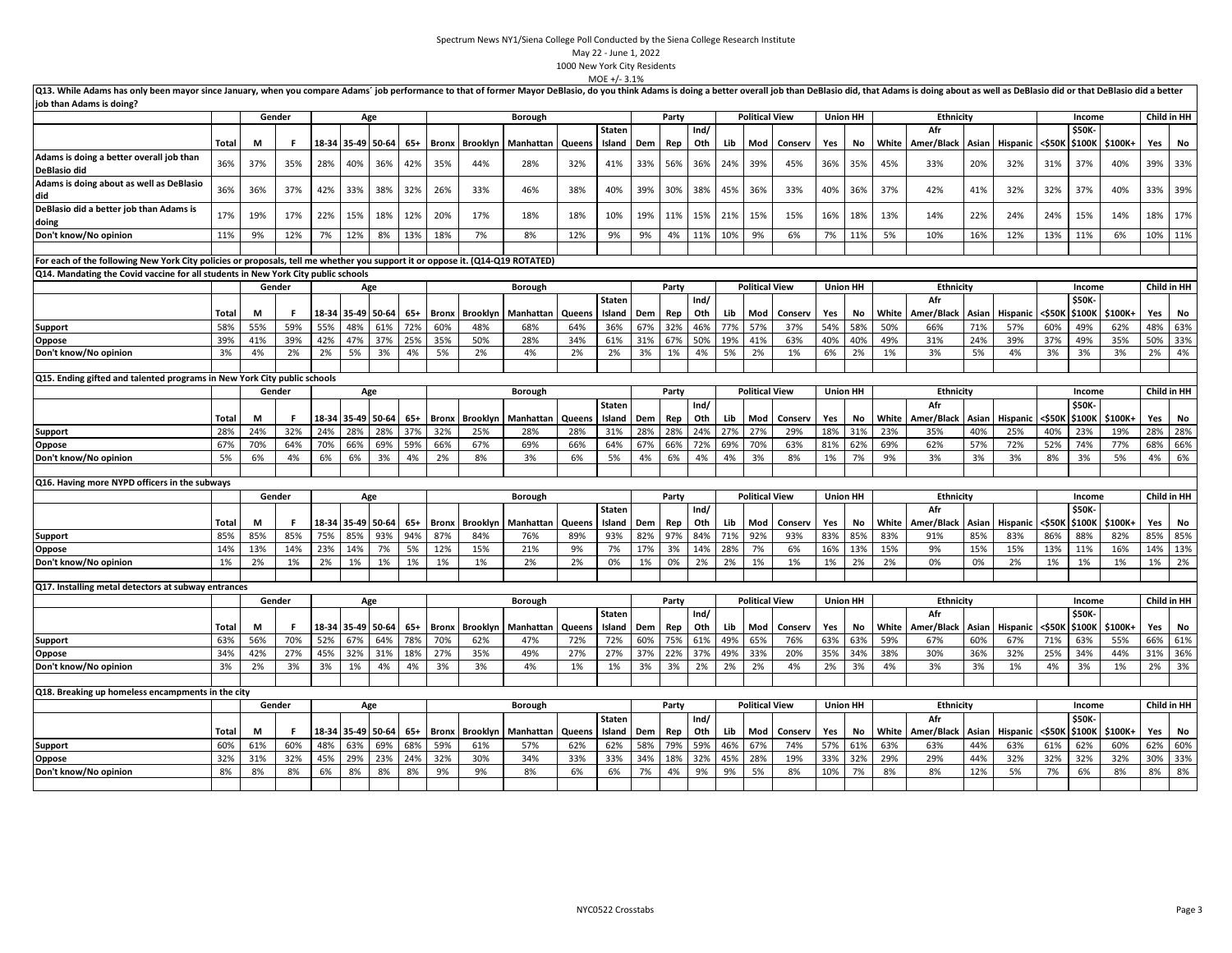| Q19. Making it easier to admit those who are dangerous to the public, or themselves to mental health facilities                                                                        |             |         |        |             |                   |                   |            |                    |                 |                 |               |                         |           |           |             |           |                       |                |           |                 |             |                   |              |                       |               |                 |               |             |             |
|----------------------------------------------------------------------------------------------------------------------------------------------------------------------------------------|-------------|---------|--------|-------------|-------------------|-------------------|------------|--------------------|-----------------|-----------------|---------------|-------------------------|-----------|-----------|-------------|-----------|-----------------------|----------------|-----------|-----------------|-------------|-------------------|--------------|-----------------------|---------------|-----------------|---------------|-------------|-------------|
|                                                                                                                                                                                        |             | Gender  |        |             |                   | Age               |            |                    |                 | <b>Borough</b>  |               |                         |           | Party     |             |           | <b>Political View</b> |                |           | <b>Union HH</b> |             | <b>Ethnicity</b>  |              |                       |               | Income          |               | Child in HH |             |
|                                                                                                                                                                                        |             |         |        |             |                   |                   |            |                    |                 |                 |               | <b>Staten</b>           |           |           | Ind/        |           |                       |                |           |                 |             | Afr               |              |                       |               | \$50K           |               |             |             |
|                                                                                                                                                                                        | Total       | M       |        | 18-34       |                   | 35-49 50-64       | 65+        | <b>Bronx</b>       | <b>Brooklyn</b> | Manhattan       | Queens        | Island                  | Dem       | Rep       | Oth         | Lib       | Mod                   | Conserv        | Yes       | No              | White       | Amer/Black        | Asian        | Hispanic              | <\$50K        | \$100K          | \$100K+       | Yes         | <b>No</b>   |
| <b>Support</b>                                                                                                                                                                         | 89%         | 87%     | 90%    | 88%         | 87%               | 92%               | 90%        | 88%                | 88%             | 92%             | 87%           | 92%                     | 90%       | 85%       | 91%         | 90%       | 89%                   | 91%            | 89%       | 89%             | 90%         | 91%               | 82%          | 90%                   | 85%           | 92%             | 92%           | 84%         | 92%         |
| Oppose                                                                                                                                                                                 | 8%          | 9%      | 7%     | 8%          | 10%               | 6%                | 6%         | 7%                 | 8%              | 6%              | 10%           | 5%                      | 6%        | 11%       | 8%          | 6%        | 9%                    | 5%             | 7%        | 8%              | 6%          | 7%                | 14%          | 7%                    | 12%           | 6%              | 5%            | 11%         | 5%          |
| Don't know/No opinion                                                                                                                                                                  | 3%          | 4%      | 3%     | 3%          | 3%                | 2%                | 3%         | 5%                 | 4%              | 2%              | 3%            | 3%                      | 4%        | 4%        | 2%          | 3%        | 2%                    | 4%             | 4%        | 3%              | 4%          | 2%                | 4%           | 2%                    | 3%            | 2%              | 3%            | 5%          | 3%          |
| Q20. And thinking about the NYPD, do you think their budget should be increased, stay about the same as it is now, or be decreased?                                                    |             |         |        |             |                   |                   |            |                    |                 |                 |               |                         |           |           |             |           |                       |                |           |                 |             |                   |              |                       |               |                 |               |             |             |
|                                                                                                                                                                                        |             | Gender  |        |             |                   | Age               |            |                    |                 | Borough         |               |                         |           | Party     |             |           | <b>Political View</b> |                |           | <b>Union HH</b> |             | Ethnicity         |              |                       |               | Income          |               |             | Child in HH |
|                                                                                                                                                                                        |             |         |        |             |                   |                   |            |                    |                 |                 |               | <b>Staten</b>           |           |           | Ind/        |           |                       |                |           |                 |             | Afr               |              |                       |               | \$50K           |               |             |             |
|                                                                                                                                                                                        | Total       | М       |        | 18-34       |                   | 35-49 50-64       | 65+        | Bronx              | <b>Brooklyn</b> | Manhattan       | Queens        | Island                  | Dem       | Rep       | Oth         | Lib       | Mod                   | Conserv        | Yes       | No              | White       | Amer/Black        | Asian        | Hispanic              | <\$501        | \$100K          | \$100K+       | Yes         | No          |
| Increased                                                                                                                                                                              | 52%         | 52%     | 53%    | 42%         | 54%               | 58%               | 60%        | 62%                | 49%             | 39%             | 59%           | 62%                     | 46%       | 80%       | 49%         | 31%       | 55%                   | 76%            | 49%       | 53%             | 55%         | 51%               | 49%          | 55%                   | 59%           | 53%             | 45%           | 57%         | 50%         |
| Stay about the same as it is now                                                                                                                                                       | 27%         | 26%     | 29%    | 28%         | 25%               | 28%               | 32%        | 22%                | 29%             | 32%             | 24%           | 32%                     | 31%       | 15%       | 29%         | 31%       | 33%                   | 16%            | 30%       | 27%             | 24%         | 32%               | 26%          | 27%                   | 26%           | 29%             | 30%           | 28%         | 27%         |
| <b>Decreased</b>                                                                                                                                                                       | 17%         | 18%     | 16%    | 26%         | 20%               | 10%               | 6%         | 12%                | 20%             | 24%             | 13%           | 5%                      | 21%       | 4%        | 18%         | 36%       | 8%                    | 6%             | 18%       | 16%             | 18%         | 15%               | 18%          | 16%                   | 13%           | 16%             | 21%           | 13%         | 19%         |
| Don't know/No opinion                                                                                                                                                                  | 3%          | 4%      | 2%     | 4%          | 2%                | 4%                | 3%         | 4%                 | 2%              | 4%              | 4%            | 1%                      | 3%        | 0%        | 4%          | 2%        | 3%                    | 2%             | 3%        | 3%              | 3%          | 2%                | 7%           | 3%                    | 2%            | 2%              | 4%            | 2%          | 4%          |
|                                                                                                                                                                                        |             |         |        |             |                   |                   |            |                    |                 |                 |               |                         |           |           |             |           |                       |                |           |                 |             |                   |              |                       |               |                 |               |             |             |
| Q21. Now turning to your neighborhood. Overall, how satisfied are you with the quality of life in your neighborhood? Are you                                                           |             |         |        |             |                   |                   |            |                    |                 |                 |               |                         |           |           |             |           |                       |                |           |                 |             |                   |              |                       |               |                 |               |             |             |
|                                                                                                                                                                                        |             |         | Gender |             |                   | Age               |            |                    |                 | Borough         |               |                         |           | Party     |             |           | <b>Political View</b> |                |           | <b>Union HH</b> |             | Ethnicity         |              |                       |               | Income          |               |             | Child in HH |
|                                                                                                                                                                                        |             |         |        |             |                   |                   |            |                    |                 |                 |               | <b>Staten</b>           |           |           | Ind/        |           |                       |                |           |                 |             | Afr               |              |                       |               | \$50K           |               |             |             |
|                                                                                                                                                                                        | Total       | М       |        | 18-34       |                   | 35-49 50-64       | $65+$      | <b>Bronx</b>       | <b>Brooklyn</b> | Manhattan       | Queens        | Island                  | Dem       | Rep       | Oth         | Lib       | Mod                   | Conserv        | Yes       | No              | White       | Amer/Black        | Asian        | Hispanic              | <\$501        | \$100K          | \$100K+       | Yes         | No          |
| <b>Very satisfied</b>                                                                                                                                                                  | 31%         | 31%     | 31%    | 31%         | 31%               | 30%               | 36%        | 24%                | 32%             | 32%             | 32%           | 37%                     | 31%       | 35%       | 31%         | 38%       | 29%                   | 25%            | 24%       | 33%             | 38%         | 24%               | 40%          | 27%                   | 28%           | 26%             | 38%           | 29%         | 32%         |
| Somewhat satisfied                                                                                                                                                                     | 45%         | 44%     | 46%    | 50%         | 38%               | 44%               | 41%        | 33%                | 47%             | 41%             | 51%           | 54%                     | 48%       | 37%       | 41%         | 46%       | 46%                   | 44%            | 48%       | 44%             | 45%         | 50%               | 39%          | 39%                   | 41%           | 50%             | 41%           | 42%         | 46%         |
| <b>Not very satisfied</b>                                                                                                                                                              | 12%         | 12%     | 12%    | 10%         | 14%               | 13%               | 13%        | 20%                | 10%             | 16%             | 8%            | 6%                      | 11%       | 11%       | 15%         | 11%       | 14%                   | 11%            | 13%       | 12%             | 11%         | 13%               | 9%           | 17%                   | 16%           | 10%             | 11%           | 12%         | 13%         |
| Not at all satisfied                                                                                                                                                                   | 12%         | 12%     | 11%    | 8%          | 16%               | 13%               | 9%         | 21%                | 12%             | 11%             | 8%            | 2%                      | 11%       | 16%       | 13%         | 6%        | 11%                   | 19%            | 13%       | 11%             | 6%          | 13%               | 10%          | 17%                   | 14%           | 13%             | 9%            | 16%         | 9%          |
| Don't know/No opinion                                                                                                                                                                  | 0%          | 1%      | 0%     | 0%          | 1%                | 0%                | 1%         | 1%                 | 0%              | 0%              | 1%            | 0%                      | 0%        | 0%        | 0%          | 0%        | 0%                    | 0%             | 1%        | 0%              | 0%          | 0%                | 1%           | 1%                    | 0%            | 0%              | 1%            | 0%          | 0%          |
|                                                                                                                                                                                        |             |         |        |             |                   |                   |            |                    |                 |                 |               |                         |           |           |             |           |                       |                |           |                 |             |                   |              |                       |               |                 |               |             |             |
| How satisfied are you with each of the following aspects of life in your neighborhood, very satisfied, somewhat satisfied, not very satisfied, not at all satisfied? (Q22-Q27 ROTATED) |             |         |        |             |                   |                   |            |                    |                 |                 |               |                         |           |           |             |           |                       |                |           |                 |             |                   |              |                       |               |                 |               |             |             |
| Q22. The level of police protection                                                                                                                                                    |             |         |        |             |                   |                   |            |                    |                 |                 |               |                         |           |           |             |           |                       |                |           |                 |             |                   |              |                       |               |                 |               |             |             |
|                                                                                                                                                                                        |             | Gender  |        |             |                   | Age               |            |                    |                 | <b>Borough</b>  |               |                         |           | Party     |             |           | <b>Political View</b> |                |           | <b>Union HH</b> |             | <b>Ethnicity</b>  |              |                       |               | Income          |               |             | Child in HH |
|                                                                                                                                                                                        | Total       | М       | F      | 18-34       |                   | 35-49 50-64       | 65+        | <b>Bronx</b>       | Brooklyn        | Manhattan       | Queens        | <b>Staten</b><br>Island | Dem       | Rep       | Ind/<br>Oth | Lib       | Mod                   | Conserv        | Yes       | No              | White       | Afr<br>Amer/Black | Asian        | <b>Hispanic</b>       | <\$501        | \$50K<br>\$100K | \$100K+       | Yes         | No          |
| <b>Very satisfied</b>                                                                                                                                                                  | 22%         | 21%     | 22%    | 19%         | 21%               | 22%               | 30%        | 21%                | 19%             | 23%             | 21%           | 33%                     | 21%       | 19%       | 23%         | 22%       | 20%                   | 25%            | 16%       | 24%             | 23%         | 23%               | 21%          | 19%                   | 25%           | 18%             | 22%           | 22%         | 21%         |
| Somewhat satisfied                                                                                                                                                                     | 47%         | 49%     | 44%    | 50%         | 43%               | 45%               | 44%        | 34%                | 46%             | 49%             | 54%           | 38%                     | 49%       | 41%       | 46%         | 44%       | 52%                   | 44%            | 53%       | 44%             | 53%         | 41%               | 47%          | 40%                   | 48%           | 46%             | 45%           | 43%         | 48%         |
| Not very satisfied                                                                                                                                                                     | 16%         | 15%     | 17%    | 18%         | 14%               | 19%               | 14%        | 21%                | 18%             | 15%             | 12%           | 15%                     | 17%       | 21%       | 11%         | 18%       | 16%                   | 15%            | 17%       | 16%             | 13%         | 19%               | 20%          | 18%                   | 13%           | 20%             | 18%           | 19%         | 15%         |
| Not at all satisfied                                                                                                                                                                   | 13%         | 13%     | 14%    | 10%         | 19%               | 12%               | 10%        | 24%                | 14%             | 10%             | 9%            | 10%                     | 12%       | 17%       | 18%         | 13%       | 12%                   | 15%            | 12%       | 13%             | 9%          | 14%               | 6%           | 22%                   | 13%           | 15%             | 13%           | 15%         | 13%         |
| Don't know/No opinion                                                                                                                                                                  | 2%          | 2%      | 3%     | 2%          | 3%                | 2%                | 2%         | 1%                 | 2%              | 2%              | 3%            | 4%                      | 2%        | 1%        | 2%          | 3%        | 0%                    | 2%             | 2%        | 3%              | 2%          | 2%                | 5%           | 1%                    | 2%            | 1%              | 3%            | 1%          | 3%          |
|                                                                                                                                                                                        |             |         |        |             |                   |                   |            |                    |                 |                 |               |                         |           |           |             |           |                       |                |           |                 |             |                   |              |                       |               |                 |               |             |             |
| Q23. The quality of city sanitation services                                                                                                                                           |             |         |        |             |                   |                   |            |                    |                 |                 |               |                         |           |           |             |           |                       |                |           |                 |             |                   |              |                       |               |                 |               |             |             |
|                                                                                                                                                                                        |             | Gender  |        |             |                   | Age               |            |                    |                 | <b>Borough</b>  |               |                         |           | Party     |             |           | <b>Political View</b> |                |           | <b>Union HH</b> |             | <b>Ethnicity</b>  |              |                       |               | Income          |               | Child in HH |             |
|                                                                                                                                                                                        | Total       | M       |        |             | 18-34 35-49 50-64 |                   | 65+        | Bronx              | <b>Brooklyn</b> | Manhattan       | Queens        | Staten<br>Island        | Dem       | Rep       | Ind/<br>Oth | Lib       | Mod                   | Conserv        | Yes       | No              | White       | Afr<br>Amer/Black | Asian        | <b>Hispanic</b>       | <\$50K        | \$50K<br>\$100K | \$100K+       | Yes         | No          |
| <b>Very satisfied</b>                                                                                                                                                                  | 30%         | 33%     | 29%    | 25%         | 28%               | 34%               | 41%        | 33%                | 20%             | 19%             | 44%           | 44%                     | 29%       | 29%       | 29%         | 28%       | 29%                   | 34%            | 25%       | 32%             | 31%         | 35%               | 22%          | 30%                   | 32%           | 30%             | 27%           | 29%         | 31%         |
| Somewhat satisfied                                                                                                                                                                     | 39%         | 39%     | 39%    | 40%         | 37%               | 38%               | 34%        | 33%                | 45%             | 41%             | 34%           | 41%                     | 40%       | 44%       | 35%         | 39%       | 41%                   | 38%            | 46%       | 37%             | 43%         | 38%               | 45%          | 30%                   | 32%           | 40%             | 42%           | 39%         | 39%         |
| Not very satisfied                                                                                                                                                                     | 19%         | 18%     | 20%    | 27%         | 19%               | 14%               | 13%        | 20%                | 18%             | 28%             | 14%           | 12%                     | 20%       | 14%       | 19%         | 21%       | 20%                   | 14%            | 19%       | 19%             | 16%         | 13%               | 25%          | 26%                   | 21%           | 19%             | 20%           | 17%         | 20%         |
| Not at all satisfied                                                                                                                                                                   | 11%         | 10%     | 12%    | 8%          | 16%               | 11%               | 11%        | 12%                | 15%             | 12%             | 7%            | 3%                      | 10%       | 13%       | 16%         | 11%       | 10%                   | 14%            | 10%       | 12%             | 9%          | 13%               | 8%           | 14%                   | 14%           | 11%             | 10%           | 14%         | 10%         |
| Don't know/No opinion                                                                                                                                                                  | 1%          | 0%      | 1%     | 1%          | 0%                | 2%                | 1%         | 1%                 | 1%              | 0%              | 0%            | 1%                      | 1%        | 0%        | 0%          | 1%        | 0%                    | 1%             | 1%        | 1%              | 1%          | 1%                | 1%           | 0%                    | 1%            | 0%              | 1%            | 1%          | 1%          |
|                                                                                                                                                                                        |             |         |        |             |                   |                   |            |                    |                 |                 |               |                         |           |           |             |           |                       |                |           |                 |             |                   |              |                       |               |                 |               |             |             |
| Q24. The affordability of housing                                                                                                                                                      |             |         |        |             |                   |                   |            |                    |                 |                 |               |                         |           |           |             |           |                       |                |           |                 |             |                   |              |                       |               |                 |               |             |             |
|                                                                                                                                                                                        |             | Gender  |        |             |                   | Age               |            |                    |                 | <b>Borough</b>  |               |                         |           | Party     |             |           | <b>Political View</b> |                |           | <b>Union HH</b> |             | Ethnicity         |              |                       |               | Income          |               | Child in HH |             |
|                                                                                                                                                                                        |             |         | F      |             |                   |                   |            |                    |                 |                 |               | Staten                  |           |           | Ind/        |           |                       |                |           |                 |             | Afr               |              |                       |               | \$50K-          |               |             |             |
| <b>Very satisfied</b>                                                                                                                                                                  | Total<br>9% | М<br>9% | 9%     | 18-34<br>7% | 7%                | 35-49 50-64<br>8% | 65+<br>16% | <b>Bronx</b><br>9% | Brooklyn<br>8%  | Manhattan<br>5% | Queens<br>13% | Island<br>9%            | Dem<br>8% | Rep<br>6% | Oth<br>11%  | Lib<br>9% | Mod<br>8%             | Conserv<br>10% | Yes<br>8% | No<br>9%        | White<br>7% | Amer/Black<br>11% | Asian<br>15% | <b>Hispanic</b><br>8% | <\$50K<br>11% | \$100K<br>6%    | \$100K+<br>9% | Yes<br>7%   | No<br>10%   |
| Somewhat satisfied                                                                                                                                                                     | 25%         | 26%     | 24%    | 24%         | 21%               | 28%               | 29%        | 23%                | 20%             | 27%             | 31%           | 28%                     | 28%       | 30%       | 18%         | 22%       | 29%                   | 21%            | 24%       | 25%             | 27%         | 24%               | 25%          | 23%                   | 24%           | 26%             | 26%           | 21%         | 27%         |
| <b>Not very satisfied</b>                                                                                                                                                              | 25%         | 25%     | 25%    | 29%         | 24%               | 25%               | 20%        | 21%                | 26%             | 31%             | 22%           | 23%                     | 24%       | 24%       | 25%         | 24%       | 27%                   | 22%            | 18%       | 27%             | 24%         | 21%               | 36%          | 28%                   | 23%           | 24%             | 25%           | 26%         | 25%         |
| Not at all satisfied                                                                                                                                                                   | 38%         | 36%     | 39%    | 39%         | 45%               | 37%               | 28%        | 43%                | 44%             | 34%             | 31%           | 33%                     | 37%       | 38%       | 42%         | 41%       | 34%                   | 44%            | 48%       | 35%             | 38%         | 42%               | 22%          | 38%                   | 40%           | 41%             | 36%           | 45%         | 34%         |
| Don't know/No opinion                                                                                                                                                                  |             |         |        |             |                   |                   |            |                    |                 |                 |               |                         |           |           |             |           |                       |                |           |                 |             |                   |              |                       |               |                 |               |             |             |
|                                                                                                                                                                                        | 3%          | 4%      | 2%     | 2%          | 3%                | 2%                | 8%         | 4%                 | 2%              | 3%              | 3%            | 7%                      | 2%        | 3%        | 3%          | 3%        | 2%                    | 2%             | 2%        | 4%              | 3%          | 3%                | 2%           | 3%                    | 2%            | 3%              | 3%            | 2%          | 4%          |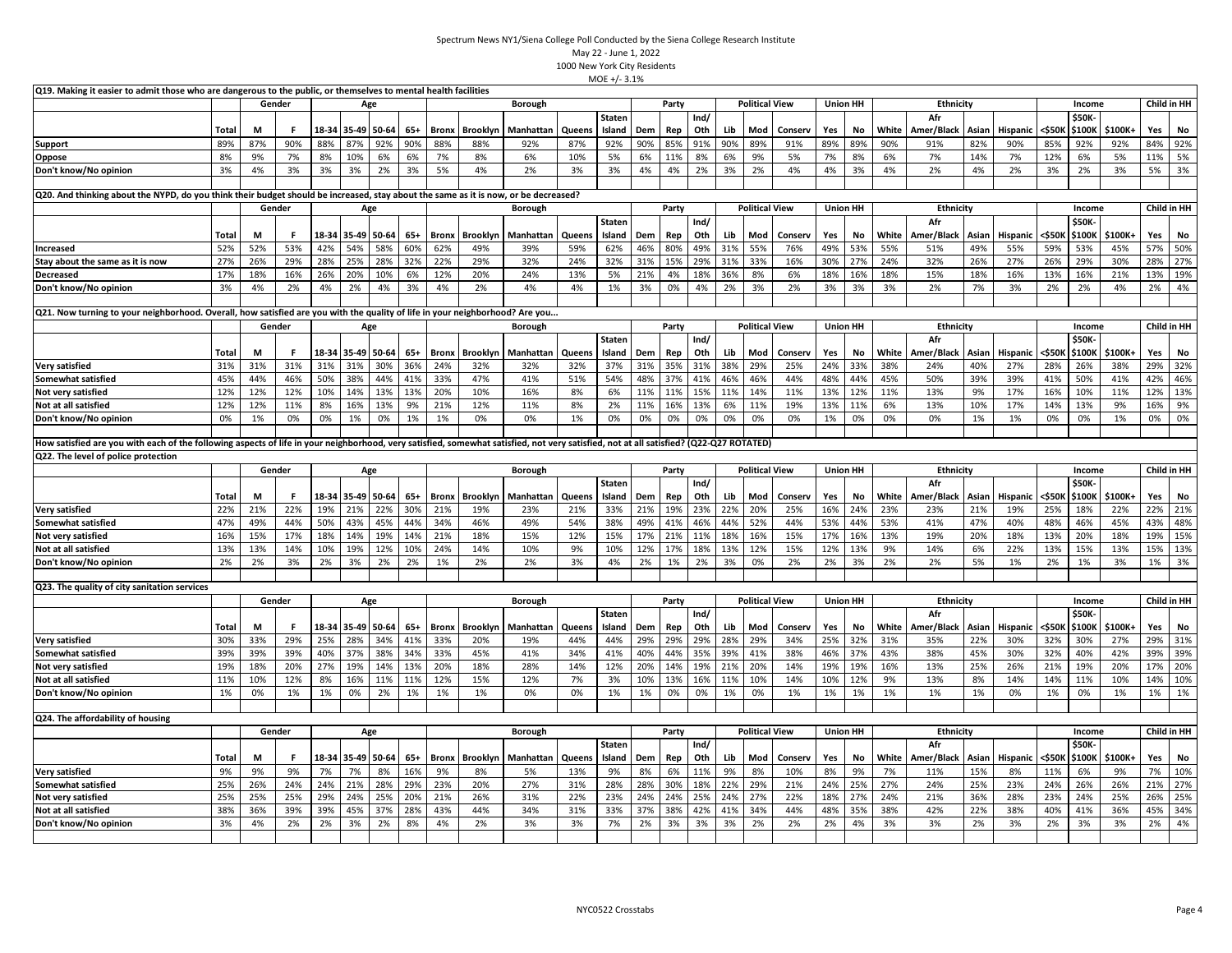| Q25. The quality of public transportation                                                                                                                                                             |              |           |           |           |             |                   |              |              |                 |                 |               |               |            |            |             |           |                       |                |                 |                 |           |                   |              |                 |           |                 |           |             |            |
|-------------------------------------------------------------------------------------------------------------------------------------------------------------------------------------------------------|--------------|-----------|-----------|-----------|-------------|-------------------|--------------|--------------|-----------------|-----------------|---------------|---------------|------------|------------|-------------|-----------|-----------------------|----------------|-----------------|-----------------|-----------|-------------------|--------------|-----------------|-----------|-----------------|-----------|-------------|------------|
|                                                                                                                                                                                                       |              |           | Gender    |           |             | Age               |              |              |                 | Borough         |               |               |            | Party      |             |           | <b>Political View</b> |                |                 | <b>Union HH</b> |           | Ethnicity         |              |                 |           | Income          |           | Child in HH |            |
|                                                                                                                                                                                                       |              |           |           |           |             |                   |              |              |                 |                 |               | <b>Staten</b> |            |            | Ind/        |           |                       |                |                 |                 |           | Afr               |              |                 |           | <b>\$50K</b>    |           |             |            |
|                                                                                                                                                                                                       | Total        | М         | Е         |           | 18-34 35-49 | 50-64             | $65+$        | <b>Bronx</b> | Brooklyn        | Manhattan       | Queens        | Island        | Dem        | Rep        | Oth         | Lib       | Mod                   | Conserv        | Yes             | No              | White     | Amer/Black        | Asian        | Hispanic        | <\$501    | <b>\$100K</b>   | \$100K+   | Yes         | No         |
| <b>Very satisfied</b>                                                                                                                                                                                 | 33%          | 33%       | 33%       | 33%       | 32%         | 30%               | 40%          | 29%          | 28%             | 37%             | 37%           | 32%           | 32%        | 25%        | 33%         | 36%       | 34%                   | 28%            | 30%             | 34%             | 33%       | 36%               | 34%          | 30%             | 32%       | 31%             | 35%       | 29%         | 35%        |
| Somewhat satisfied                                                                                                                                                                                    | 36%          | 38%       | 34%       | 37%       | 31%         | 40%               | 34%          | 36%          | 38%             | 38%             | 32%           | 37%           | 37%        | 38%        | 34%         | 39%       | 36%                   | 30%            | 35%             | 36%             | 40%       | 35%               | 31%          | 33%             | 35%       | 36%             | 34%       | 35%         | 36%        |
| Not very satisfied                                                                                                                                                                                    | 13%          | 12%       | 14%       | 15%       | 13%         | 11%               | 11%          | 10%          | 17%             | 11%             | 13%           | 14%           | 15%        | 14%        | 12%         | 13%       | 13%                   | 16%            | 12%             | 14%             | 13%       | 11%               | 12%          | 17%             | 13%       | 14%             | 13%       | 14%         | 12%        |
| Not at all satisfied                                                                                                                                                                                  | 14%          | 14%       | 14%       | 12%       | 19%         | 14%               | 8%           | 20%          | 13%             | 12%             | 13%           | 12%           | 12%        | 19%        | 17%         | 8%        | 11%                   | 22%            | 17%             | 13%             | 11%       | 13%               | 15%          | 15%             | 14%       | 14%             | 13%       | 16%         | 12%        |
| Don't know/No opinion                                                                                                                                                                                 | 4%           | 3%        | 5%        | 2%        | 5%          | 5%                | 7%           | 4%           | 4%              | 2%              | 6%            | 5%            | 4%         | 4%         | 3%          | 3%        | 5%                    | 4%             | 5%              | 4%              | 2%        | 4%                | 8%           | 5%              | 6%        | 4%              | 4%        | 5%          | 4%         |
|                                                                                                                                                                                                       |              |           |           |           |             |                   |              |              |                 |                 |               |               |            |            |             |           |                       |                |                 |                 |           |                   |              |                 |           |                 |           |             |            |
| Q26. The quality of local schools                                                                                                                                                                     |              |           |           |           |             |                   |              |              |                 |                 |               |               |            |            |             |           | <b>Political View</b> |                |                 |                 |           |                   |              |                 |           |                 |           | Child in HH |            |
|                                                                                                                                                                                                       |              |           | Gender    |           |             | Age               |              |              |                 | Borough         |               |               |            | Party      |             |           |                       |                |                 | <b>Union HH</b> |           | Ethnicity         |              |                 |           | Income          |           |             |            |
|                                                                                                                                                                                                       |              |           |           |           |             |                   |              |              |                 |                 |               | Staten        |            |            | Ind/<br>Oth |           |                       |                |                 |                 |           | Afr               |              |                 | <\$501    | \$50K<br>\$100K |           |             |            |
|                                                                                                                                                                                                       | Total        | М         |           | 18-34     | 35-49       | 50-64             | $65+$        | <b>Bronx</b> | Brooklyn        | Manhattar       | Queens        | Island        | Dem        | Rep        |             | Lib       | Mod                   | Conserv        | Yes             | No              | White     | Amer/Black        | Asian        | Hispanic        |           |                 | \$100K+   | Yes         | No         |
| <b>Very satisfied</b>                                                                                                                                                                                 | 25%          | 25%       | 26%       | 24%       | 26%         | 28%               | 28%          | 19%          | 24%             | 28%             | 26%           | 38%           | 24%        | 28%        | 21%         | 25%       | 22%                   | 30%            | 18%             | 28%             | 30%       | 24%               | 18%          | 26%             | 34%       | 21%             | 22%       | 32%         | 22%        |
| Somewhat satisfied                                                                                                                                                                                    | 36%          | 36%       | 37%       | 39%       | 33%         | 39%               | 33%          | 38%          | 37%             | 29%             | 40%           | 32%           | 34%        | 32%        | 51%         | 34%       | 42%                   | 33%            | 44%             | 34%             | 31%       | 46%               | 44%          | 32%             | 36%       | 42%             | 32%       | 34%         | 38%        |
| Not very satisfied                                                                                                                                                                                    | 12%          | 12%       | 11%       | 12%       | 11%         | 12%               | 10%          | 16%          | 11%             | 8%              | 13%           | 14%           | 12%        | 11%        | 7%          | 12%       | 12%                   | 10%            | 15%             | 11%             | 9%        | 13%               | 7%           | 17%             | 12%       | 10%             | 14%       | 12%         | 11%        |
| Not at all satisfied                                                                                                                                                                                  | 12%          | 13%       | 11%       | 12%       | 18%         | 10%               | 6%           | 13%          | 16%             | 10%             | 11%           | 6%            | 11%        | 20%        | 15%         | 11%       | 10%                   | 16%            | 15%             | 11%             | 8%        | 10%               | 11%          | 17%             | 10%       | 15%             | 14%       | 17%         | 9%         |
| Don't know/No opinion                                                                                                                                                                                 | 15%          | 14%       | 15%       | 14%       | 12%         | 10%               | 23%          | 13%          | 13%             | 25%             | 11%           | 10%           | 19%        | 10%        | 6%          | 18%       | 14%                   | 10%            | 8%              | 17%             | 22%       | 7%                | 20%          | 8%              | 9%        | 11%             | 18%       | 5%          | 20%        |
| Q27. The ability to park a car                                                                                                                                                                        |              |           |           |           |             |                   |              |              |                 |                 |               |               |            |            |             |           |                       |                |                 |                 |           |                   |              |                 |           |                 |           |             |            |
|                                                                                                                                                                                                       |              |           | Gender    |           |             |                   |              |              |                 | Borough         |               |               |            | Party      |             |           | <b>Political View</b> |                |                 | <b>Union HH</b> |           | Ethnicity         |              |                 |           | Income          |           | Child in HH |            |
|                                                                                                                                                                                                       |              |           |           |           |             | Age               |              |              |                 |                 |               | Staten        |            |            | Ind/        |           |                       |                |                 |                 |           | Afr               |              |                 |           | \$50K           |           |             |            |
|                                                                                                                                                                                                       | <b>Total</b> | М         |           |           |             | 18-34 35-49 50-64 | $65+$        | <b>Bronx</b> | <b>Brooklyn</b> |                 |               |               |            |            | Oth         | Lib       | Mod                   |                |                 | No              | White     |                   |              |                 | <\$501    | \$100K          | \$100K+   |             | No         |
| <b>Very satisfied</b>                                                                                                                                                                                 | 15%          | 16%       | 14%       | 14%       | 14%         | 16%               | 16%          | 12%          | 9%              | Manhattar<br>8% | Queens<br>24% | Island<br>33% | Dem<br>14% | Rep<br>21% | 17%         | 14%       | 16%                   | Conserv<br>13% | Yes<br>14%      | 15%             | 16%       | Amer/Black<br>13% | Asian<br>16% | Hispanic<br>16% | 13%       | 12%             | 19%       | Yes<br>13%  | 16%        |
| Somewhat satisfied                                                                                                                                                                                    | 21%          | 19%       | 23%       | 22%       | 18%         | 24%               | 21%          | 15%          | 18%             | 22%             | 25%           | 33%           | 22%        | 23%        | 17%         | 22%       | 23%                   | 18%            | 24%             | 20%             | 25%       | 19%               | 17%          | 21%             | 21%       | 20%             | 22%       | 22%         | 21%        |
|                                                                                                                                                                                                       | 21%          | 20%       | 22%       | 24%       | 16%         | 20%               | 23%          | 25%          | 24%             | 16%             | 17%           | 22%           | 22%        | 15%        | 21%         | 23%       | 23%                   | 16%            | 19%             | 21%             | 18%       | 23%               | 25%          | 19%             | 19%       | 23%             | 20%       | 20%         | 22%        |
| Not very satisfied                                                                                                                                                                                    |              |           |           |           |             |                   |              |              |                 |                 |               |               |            |            |             |           |                       |                |                 |                 |           |                   |              |                 |           |                 |           |             |            |
| Not at all satisfied                                                                                                                                                                                  | 37%          | 38%       | 35%       | 35%       | 46%         | 35%               | 29%          | 41%          | 42%             | 40%             | 31%           | 8%            | 36%        | 39%        | 40%         | 32%       | 32%                   | 49%            | 38%             | 36%             | 32%       | 40%               | 35%          | 38%             | 41%       | 39%             | 31%       | 41%         | 33%        |
| Don't know/No opinion                                                                                                                                                                                 | 7%           | 8%        | 6%        | 5%        | 6%          | 5%                | 11%          | 7%           | 6%              | 14%             | 2%            | 5%            | 7%         | 2%         | 5%          | 9%        | 6%                    | 4%             | 5%              | 8%              | 9%        | 6%                | 7%           | 6%              | 6%        | 6%              | 8%        | 4%          | 9%         |
|                                                                                                                                                                                                       |              |           |           |           |             |                   |              |              |                 |                 |               |               |            |            |             |           |                       |                |                 |                 |           |                   |              |                 |           |                 |           |             |            |
|                                                                                                                                                                                                       |              |           |           |           |             |                   |              |              |                 |                 |               |               |            |            |             |           |                       |                |                 |                 |           |                   |              |                 |           |                 |           |             |            |
| Q28. How concerned are you that a shooting in which a gunman targets people based on their race, religion or ethnicity, will happen in your neighborhood?                                             |              |           |           |           |             |                   |              |              |                 |                 |               |               |            |            |             |           |                       |                |                 |                 |           |                   |              |                 |           |                 |           |             |            |
|                                                                                                                                                                                                       |              |           | Gender    |           |             | Age               |              |              |                 | <b>Borough</b>  |               |               |            | Party      |             |           | <b>Political View</b> |                |                 | <b>Union HH</b> |           | Ethnicity         |              |                 |           | Income          |           | Child in HH |            |
|                                                                                                                                                                                                       |              |           |           |           |             |                   |              |              |                 |                 |               | <b>Staten</b> |            |            | Ind/        |           |                       |                |                 |                 |           | Afr               |              |                 |           | \$50K           |           |             |            |
|                                                                                                                                                                                                       | Total        | М         |           |           | 18-34 35-49 | 50-64             | 65+          | <b>Bronx</b> | <b>Brooklyn</b> | Manhattan       | Queens        | Island        | Dem        | Rep        | Oth         | Lib       | Mod                   | Conserv        | Yes             | No              | White     | Amer/Black        | Asian        | Hispanic        | <\$501    | \$100K          | \$100K+   | Yes         | No         |
| Very concerned                                                                                                                                                                                        | 43%          | 37%       | 49%       | 34%       | 48%         | 44%               | 51%          | 56%          | 43%             | 38%             | 41%           | 35%           | 43%        | 42%        | 34%         | 35%       | 48%                   | 47%            | 45%             | 43%             | 35%       | 46%               | 46%          | 48%             | 56%       | 39%             | 34%       | 48%         | 40%        |
| Somewhat concerned                                                                                                                                                                                    | 26%          | 26%       | 27%       | 29%       | 26%         | 29%               | 23%          | 21%          | 29%             | 25%             | 27%           | 29%           | 27%        | 25%        | 31%         | 28%       | 25%                   | 26%            | 21%             | 28%             | 28%       | 27%               | 35%          | 21%             | 24%       | 27%             | 27%       | 25%         | 27%        |
| Not very concerned                                                                                                                                                                                    | 20%          | 23%       | 18%       | 25%       | 18%         | 21%               | 15%          | 9%           | 19%             | 29%             | 20%           | 23%           | 20%        | 16%        | 24%         | 26%       | 20%                   | 14%            | 21%             | 20%             | 26%       | 17%               | 14%          | 20%             | 14%       | 23%             | 26%       | 17%         |            |
| Not at all concerned                                                                                                                                                                                  | 9%           | 13%       | 5%        | 11%       | 8%          | 6%                | 10%          | 13%          | 7%              | 7%              | 10%           | 12%           | 8%         | 15%        | 10%         | 9%        | 6%                    | 12%            | 12%             | 8%              | 10%       | 10%               | 4%           | 9%              | 5%        | 8%              | 13%       | 8%          | 22%<br>9%  |
| Don't know/No opinion                                                                                                                                                                                 | 1%           | 2%        | 1%        | 1%        | 1%          | 0%                | 2%           | 0%           | 2%              | 2%              | 2%            | 1%            | 1%         | 2%         | 1%          | 3%        | 1%                    | 1%             | 1%              | 1%              | 1%        | 0%                | 1%           | 2%              | 1%        | 3%              | 1%        | 1%          | 1%         |
| Q29. And as you think about crime and safety not just in your neighborhood but across the city. Since the pandemic, do you feel more safe, less safe or about as safe as you did before the pandemic? |              |           |           |           |             |                   |              |              |                 |                 |               |               |            |            |             |           |                       |                |                 |                 |           |                   |              |                 |           |                 |           |             |            |
|                                                                                                                                                                                                       |              | Gender    |           |           |             | Age               |              |              |                 | Borough         |               |               |            | Party      |             |           | <b>Political View</b> |                |                 | <b>Union HH</b> |           | Ethnicity         |              |                 |           | Income          |           | Child in HH |            |
|                                                                                                                                                                                                       |              |           |           |           |             |                   |              |              |                 |                 |               |               |            |            |             |           |                       |                |                 |                 |           | Afr               |              |                 |           |                 |           |             |            |
|                                                                                                                                                                                                       |              |           |           |           |             |                   |              |              |                 |                 |               | <b>Staten</b> |            |            | Ind/        |           |                       |                |                 |                 |           |                   |              |                 |           | \$50K           |           |             |            |
|                                                                                                                                                                                                       | <b>Total</b> | М         |           |           |             | 18-34 35-49 50-64 | $65+$        | <b>Bronx</b> | <b>Brooklyn</b> | Manhattar       | Queens        | Island        | Dem        | Rep        | Oth         | Lib       | Mod                   | Conserv        | Yes             | No              | White     | Amer/Black        | Asian        | Hispanic        | <\$501    | \$100K          | \$100K+   | Yes         | No         |
| More safe<br>Less safe                                                                                                                                                                                | 3%<br>70%    | 5%<br>63% | 2%<br>77% | 3%<br>67% | 4%<br>74%   | 5%<br>71%         | 2%<br>70%    | 2%<br>73%    | 4%<br>69%       | 5%<br>66%       | 2%<br>77%     | 0%<br>56%     | 2%<br>70%  | 3%<br>78%  | 2%<br>73%   | 2%<br>68% | 4%<br>73%             | 4%<br>75%      | 4%<br>70%       | 3%<br>71%       | 2%<br>70% | 3%<br>67%         | 7%<br>79%    | 4%<br>73%       | 5%<br>70% | 4%<br>71%       | 2%<br>72% | 5%<br>67%   | 2%         |
| About as safe as before                                                                                                                                                                               | 25%          | 30%       | 20%       | 29%       | 21%         | 24%               | 27%          | 22%          | 27%             | 27%             | 20%           | 43%           | 26%        | 19%        | 25%         | 30%       | 22%                   | 21%            | 25%             | 25%             | 27%       | 30%               | 10%          | 22%             | 25%       | 25%             | 25%       | 27%         | 72%<br>24% |
| Don't know/No opinion                                                                                                                                                                                 | 1%           | 2%        | 1%        | 1%        | 1%          | 1%                | 1%           | 2%           | 0%              | 2%              | 1%            | 2%            | 1%         | 0%         | 0%          | 1%        | 2%                    | 0%             | 1%              | 1%              | 1%        | 0%                | 4%           | 1%              | 0%        | 0%              | 1%        | 0%          | 2%         |
|                                                                                                                                                                                                       |              |           |           |           |             |                   |              |              |                 |                 |               |               |            |            |             |           |                       |                |                 |                 |           |                   |              |                 |           |                 |           |             |            |
| Q30. How concerned are you that you could be the victim of a violent crime? Are you                                                                                                                   |              |           |           |           |             |                   |              |              |                 |                 |               |               |            |            |             |           |                       |                |                 |                 |           |                   |              |                 |           |                 |           |             |            |
|                                                                                                                                                                                                       |              |           | Gender    |           |             | Age               |              |              |                 | Borough         |               |               |            | Party      |             |           | <b>Political View</b> |                | <b>Union HH</b> |                 |           | <b>Ethnicity</b>  |              |                 |           | Income          |           | Child in HH |            |
|                                                                                                                                                                                                       |              |           | F         |           |             |                   |              |              |                 |                 |               | <b>Staten</b> |            |            | Ind/        |           |                       |                |                 |                 |           | Afr               |              |                 |           | \$50K           |           |             |            |
|                                                                                                                                                                                                       | Total<br>38% | М         |           |           |             | 18-34 35-49 50-64 | $65+$<br>41% | <b>Bronx</b> | Brooklyn        | Manhattan       | Queens        | Island        | Dem        | Rep        | Oth         | Lib       | Mod                   | Conserv        | Yes             | No              | White     | Amer/Black        | Asian        | Hispanic<br>47% | <\$501    | \$100K          | \$100K+   | Yes         | No         |
| Very concerned                                                                                                                                                                                        |              | 30%       | 45%       | 31%       | 43%         | 39%               |              | 55%          | 35%             | 29%             | 40%           | 29%           | 38%        | 35%        | 34%         | 31%       | 38%                   | 43%            | 34%             | 39%             | 25%       | 42%               | 42%          |                 | 52%       | 34%             | 28%       | 43%         | 35%        |
| Somewhat concerned                                                                                                                                                                                    | 38%          | 38%       | 38%       | 43%       | 35%         | 37%               | 34%          | 26%          | 40%             | 39%             | 39%           | 43%           | 39%        | 44%        | 44%         | 38%       | 41%                   | 37%            | 43%             | 36%             | 42%       | 37%               | 41%          | 37%             | 32%       | 41%             | 40%       | 34%         | 40%        |
| Not very concerned                                                                                                                                                                                    | 18%<br>6%    | 23%<br>9% | 13%<br>4% | 20%       | 16%         | 17%               | 17%          | 13%<br>4%    | 17%<br>8%       | 25%             | 17%           | 16%<br>11%    | 18%        | 10%        | 18%         | 23%       | 16%                   | 14%            | 17%             | 18%             | 24%<br>8% | 15%               | 12%          | 11%<br>5%       | 11%       | 18%             | 24%       | 15%<br>7%   | 19%        |
| Not at all concerned<br>Don't know/No opinion                                                                                                                                                         | 0%           | 1%        | 0%        | 6%<br>0%  | 6%<br>1%    | 6%<br>0%          | 7%<br>1%     | 1%           | 0%              | 7%<br>0%        | 4%<br>0%      | 0%            | 5%<br>0%   | 10%<br>1%  | 3%<br>1%    | 7%<br>1%  | 5%<br>0%              | 6%<br>0%       | 5%<br>1%        | 6%<br>0%        | 1%        | 5%<br>0%          | 3%<br>2%     | 0%              | 5%<br>0%  | 6%<br>1%        | 8%<br>0%  | 1%          | 6%<br>0%   |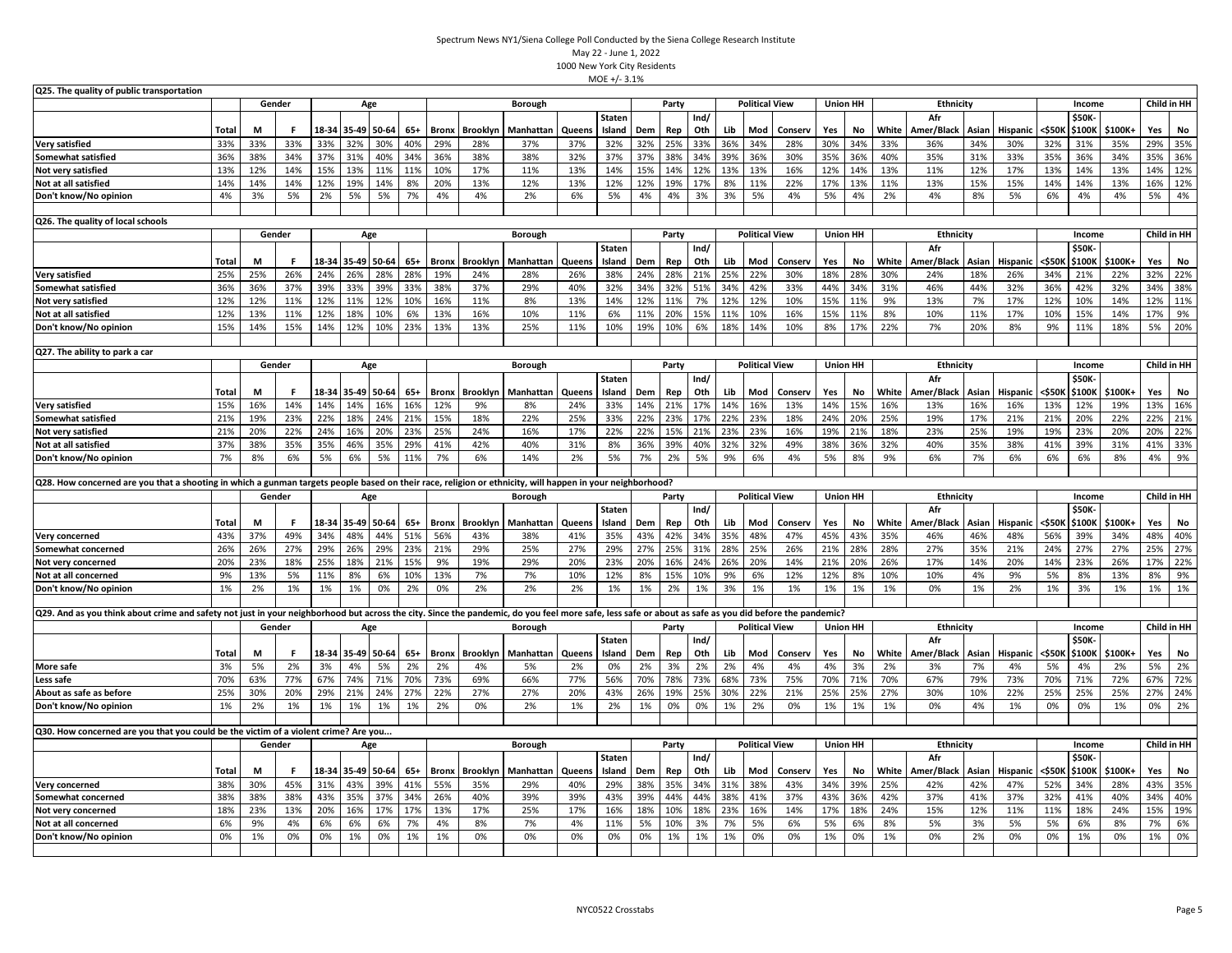|                                                                                                                                                                                                                                          |              |     |        |     |     |                   |       |              |                 |                |        | $MOE +/- 3.1%$          |     |       |             |     |                       |         |     |                 |       |                   |       |                 |        |                  |         |     |             |
|------------------------------------------------------------------------------------------------------------------------------------------------------------------------------------------------------------------------------------------|--------------|-----|--------|-----|-----|-------------------|-------|--------------|-----------------|----------------|--------|-------------------------|-----|-------|-------------|-----|-----------------------|---------|-----|-----------------|-------|-------------------|-------|-----------------|--------|------------------|---------|-----|-------------|
| Q31. Have you changed any part of your routine recently - where or how you go about your daily affairs - in order to feel safer as you go through your day?                                                                              |              |     |        |     |     |                   |       |              |                 |                |        |                         |     |       |             |     |                       |         |     |                 |       |                   |       |                 |        |                  |         |     |             |
|                                                                                                                                                                                                                                          |              |     | Gender |     |     | Age               |       |              |                 | <b>Borough</b> |        |                         |     | Party |             |     | <b>Political View</b> |         |     | <b>Union HH</b> |       | <b>Ethnicity</b>  |       |                 |        | Income           |         |     | Child in HH |
|                                                                                                                                                                                                                                          | Total        | M   | F      |     |     | 18-34 35-49 50-64 | $65+$ | Bronx        | Brooklyn        | Manhattar      | Queens | Staten<br>Island        | Dem | Rep   | Ind/<br>Oth | Lib | Mod                   | Conserv | Yes | No              | White | Afr<br>Amer/Black | Asian | Hispanic        | <\$50K | \$50K-<br>\$100K | \$100K+ | Yes | No          |
| Yes                                                                                                                                                                                                                                      | 51%          | 41% | 59%    | 48% | 58% | 51%               | 47%   | 58%          | 49%             | 50%            | 53%    | 40%                     | 50% | 56%   | 51%         | 43% | 55%                   | 55%     | 50% | 51%             | 44%   | 50%               | 55%   | 58%             | 52%    | 53%              | 50%     | 56% | 48%         |
| No                                                                                                                                                                                                                                       | 48%          | 57% | 41%    | 52% | 41% | 48%               | 52%   | 39%          | 51%             | 50%            | 47%    | 60%                     | 50% | 44%   | 48%         | 57% | 44%                   | 44%     | 49% | 48%             | 56%   | 49%               | 43%   | 41%             | 48%    | 47%              | 50%     | 43% | 51%         |
| Don't know/No opinion                                                                                                                                                                                                                    | 1%           | 1%  | 0%     | 0%  | 1%  | 1%                | 0%    | 3%           | 0%              | 0%             | 0%     | 0%                      | 0%  | 0%    | 1%          | 0%  | 1%                    | 1%      | 1%  | 1%              | 0%    | 0%                | 2%    | 2%              | 1%     | 0%               | 1%      | 0%  | 1%          |
| Q32. Switching to another topic Do you think the U.S. Supreme Court should uphold the 1973 Roe versus Wade decision and keep the national policy on abortion as is, OR do you think the court should overturn Roe versus Wa<br>abortion? |              |     |        |     |     |                   |       |              |                 |                |        |                         |     |       |             |     |                       |         |     |                 |       |                   |       |                 |        |                  |         |     |             |
|                                                                                                                                                                                                                                          |              |     | Gender |     |     | Age               |       |              |                 | <b>Borough</b> |        |                         |     | Party |             |     | <b>Political View</b> |         |     | <b>Union HH</b> |       | Ethnicity         |       |                 |        | Income           |         |     | Child in HH |
|                                                                                                                                                                                                                                          |              |     |        |     |     |                   |       |              |                 |                |        | <b>Staten</b>           |     |       | Ind/        |     |                       |         |     |                 |       | Afr               |       |                 |        | \$50K            |         |     |             |
|                                                                                                                                                                                                                                          | <b>Total</b> | М   | -F     |     |     | 18-34 35-49 50-64 | $65+$ | <b>Bronx</b> | Brooklyn        | Manhattan      | Queens | Island                  | Dem | Rep   | Oth         | Lib | Mod                   | Conserv | Yes | No              | White | Amer/Black        | Asian | Hispanic        | <\$50⊧ | \$100K           | \$100K+ | Yes | No          |
| <b>Uphold Roe v Wade</b>                                                                                                                                                                                                                 | 65%          | 63% | 67%    | 65% | 61% | 72%               | 67%   | 56%          | 63%             | 80%            | 63%    | 53%                     | 75% | 35%   | 65%         | 86% | 68%                   | 37%     | 69% | 64%             | 66%   | 72%               | 60%   | 61%             | 60%    | 62%              | 76%     | 59% | 69%         |
| Overturn                                                                                                                                                                                                                                 | 24%          | 26% | 23%    | 24% | 26% | 24%               | 24%   | 30%          | 25%             | 14%            | 28%    | 29%                     | 19% | 51%   | 26%         | 10% | 24%                   | 49%     | 23% | 24%             | 26%   | 19%               | 21%   | 28%             | 26%    | 29%              | 18%     | 27% | 23%         |
| Don't know/No opinion                                                                                                                                                                                                                    | 11%          | 11% | 11%    | 11% | 13% | 5%                | 9%    | 14%          | 12%             | 7%             | 9%     | 18%                     | 6%  | 14%   | 9%          | 4%  | 8%                    | 14%     | 8%  | 11%             | 9%    | 9%                | 19%   | 11%             | 14%    | 8%               | 6%      | 15% | 8%          |
| Q33. Do you support or oppose New York State passing legislation that would BOTH provide additional funding to abortion providers, and financially assist women from states where abortion is illegal to come to New York to h           |              |     |        |     |     |                   |       |              |                 |                |        |                         |     |       |             |     |                       |         |     |                 |       |                   |       |                 |        |                  |         |     |             |
|                                                                                                                                                                                                                                          |              |     | Gender |     |     | Age               |       |              |                 | <b>Borough</b> |        |                         |     | Party |             |     | <b>Political View</b> |         |     | <b>Union HH</b> |       | Ethnicity         |       |                 |        | Income           |         |     | Child in HH |
|                                                                                                                                                                                                                                          |              |     |        |     |     |                   |       |              |                 |                |        | <b>Staten</b>           |     |       | Ind/        |     |                       |         |     |                 |       | Afr               |       |                 |        | \$50K-           |         |     |             |
|                                                                                                                                                                                                                                          | Total        | М   | F      |     |     | 18-34 35-49 50-64 | $65+$ | Bronx        | <b>Brooklyn</b> | Manhattan      | Queens | Island                  | Dem | Rep   | Oth         | Lib | Mod                   | Conserv | Yes | No              | White | Amer/Black        | Asian | Hispanic        | <\$50K | \$100K           | \$100K+ | Yes | No          |
| Support                                                                                                                                                                                                                                  | 62%          | 59% | 65%    | 71% | 57% | 61%               | 57%   | 58%          | 58%             | 75%            | 64%    | 45%                     | 74% | 26%   | 59%         | 86% | 63%                   | 32%     | 63% | 63%             | 55%   | 71%               | 71%   | 63%             | 57%    | 62%              | 69%     | 53% | 69%         |
| Oppose                                                                                                                                                                                                                                   | 31%          | 32% | 30%    | 23% | 35% | 34%               | 36%   | 37%          | 33%             | 21%            | 28%    | 51%                     | 21% | 65%   | 34%         | 11% | 30%                   | 65%     | 31% | 31%             | 39%   | 23%               | 19%   | 30%             | 39%    | 30%              | 25%     | 39% | 26%         |
| Don't know/No opinion                                                                                                                                                                                                                    | 7%           | 9%  | 5%     | 6%  | 8%  | 5%                | 7%    | 5%           | 9%              | 4%             | 9%     | 4%                      | 5%  | 9%    | 7%          | 4%  | 7%                    | 4%      | 6%  | 7%              | 6%    | 6%                | 9%    | 7%              | 4%     | 9%               | 6%      | 8%  | 6%          |
| Q34. And a couple of what if questions Would you be willing to pay higher energy bills if the additional amount you paid was used to lessen pollution?                                                                                   |              |     |        |     |     |                   |       |              |                 |                |        |                         |     |       |             |     |                       |         |     |                 |       |                   |       |                 |        |                  |         |     |             |
|                                                                                                                                                                                                                                          |              |     | Gender |     |     | Age               |       |              |                 | <b>Borough</b> |        |                         |     | Party |             |     | <b>Political View</b> |         |     | <b>Union HH</b> |       | <b>Ethnicity</b>  |       |                 |        | Income           |         |     | Child in HH |
|                                                                                                                                                                                                                                          |              |     |        |     |     |                   |       |              |                 |                |        | Staten                  |     |       | Ind/        |     |                       |         |     |                 |       | Afr               |       |                 |        | \$50K-           |         |     |             |
|                                                                                                                                                                                                                                          | Total        | М   | - F    |     |     | 18-34 35-49 50-64 | $65+$ | <b>Bronx</b> | <b>Brooklyn</b> | Manhattan      | Queens | Island                  | Dem | Rep   | Oth         | Lib | Mod                   | Conserv | Yes | No              | White | Amer/Black        | Asian | Hispanic        | <\$50k | \$100K           | \$100K+ | Yes | No          |
| Yes, willing                                                                                                                                                                                                                             | 53%          | 53% | 55%    | 59% | 54% | 52%               | 50%   | 56%          | 45%             | 64%            | 54%    | 51%                     | 58% | 40%   | 57%         | 70% | 55%                   | 38%     | 53% | 54%             | 54%   | 55%               | 58%   | 54%             | 47%    | 54%              | 63%     | 51% | 56%         |
| No, not willing                                                                                                                                                                                                                          | 42%          | 44% | 40%    | 36% | 42% | 45%               | 44%   | 40%          | 51%             | 30%            | 42%    | 48%                     | 37% | 59%   | 39%         | 24% | 43%                   | 60%     | 44% | 42%             | 44%   | 41%               | 36%   | 40%             | 47%    | 44%              | 34%     | 45% | 40%         |
| Don't know/No opinion                                                                                                                                                                                                                    | 4%           | 4%  | 5%     | 5%  | 4%  | 3%                | 6%    | 4%           | 4%              | 6%             | 4%     | 2%                      | 5%  | 1%    | 4%          | 6%  | 2%                    | 1%      | 3%  | 5%              | 3%    | 4%                | 6%    | 6%              | 6%     | 2%               | 3%      | 4%  | 4%          |
|                                                                                                                                                                                                                                          |              |     |        |     |     |                   |       |              |                 |                |        |                         |     |       |             |     |                       |         |     |                 |       |                   |       |                 |        |                  |         |     |             |
| Q35. Would you take part in a composting program if it was made available in your area?                                                                                                                                                  |              |     |        |     |     |                   |       |              |                 |                |        |                         |     |       |             |     |                       |         |     |                 |       |                   |       |                 |        |                  |         |     |             |
|                                                                                                                                                                                                                                          |              |     | Gender |     |     | Age               |       |              |                 | Borough        |        |                         |     | Party |             |     | <b>Political View</b> |         |     | <b>Union HH</b> |       | <b>Ethnicity</b>  |       |                 |        | Income           |         |     | Child in HH |
|                                                                                                                                                                                                                                          | Total        | М   | F      |     |     | 18-34 35-49 50-64 | 65+   | Bronx        | Brooklyn        | Manhattan      | Queens | <b>Staten</b><br>Island | Dem | Rep   | Ind/<br>Oth | Lib | Mod                   | Conserv | Yes | No              | White | Afr<br>Amer/Black | Asian | Hispanic        | <\$50K | \$50K-<br>\$100K | \$100K+ | Yes | No          |
| Yes, would take part                                                                                                                                                                                                                     | 65%          | 62% | 67%    | 67% | 71% | 64%               | 56%   | 62%          | 57%             | 70%            | 69%    | 66%                     | 69% | 57%   | 68%         | 78% | 66%                   | 51%     | 69% | 64%             | 59%   | 71%               | 63%   | 71%             | 60%    | 62%              | 77%     | 65% | 65%         |
| No, would not take part                                                                                                                                                                                                                  | 27%          | 29% | 25%    | 24% | 22% | 31%               | 35%   | 31%          | 27%             | 26%            | 25%    | 28%                     | 25% | 37%   | 26%         | 17% | 28%                   | 36%     | 27% | 27%             | 33%   | 21%               | 29%   | 23%             | 26%    | 30%              | 21%     | 26% | 27%         |
| Don't know/No opinion                                                                                                                                                                                                                    | 9%           | 9%  | 8%     | 9%  | 7%  | 5%                | 9%    | 7%           | 16%             | 4%             | 6%     | 6%                      | 6%  | 6%    | 6%          | 5%  | 5%                    | 13%     | 5%  | 9%              | 8%    | 8%                | 8%    | 6%              | 13%    | 8%               | 3%      | 9%  | 8%          |
|                                                                                                                                                                                                                                          |              |     |        |     |     |                   |       |              |                 |                |        |                         |     |       |             |     |                       |         |     |                 |       |                   |       |                 |        |                  |         |     |             |
| Q36. If there is an added fee for driving into most of Manhattan, Would you drive into Manhattan less or would the fee not change how often you drive into Manhattan?                                                                    |              |     |        |     |     |                   |       |              |                 |                |        |                         |     |       |             |     |                       |         |     |                 |       |                   |       |                 |        |                  |         |     |             |
|                                                                                                                                                                                                                                          |              |     | Gender |     |     | Age               |       |              |                 | Borough        |        |                         |     | Party |             |     | <b>Political View</b> |         |     | <b>Union HH</b> |       | <b>Ethnicity</b>  |       |                 |        | Income           |         |     | Child in HH |
|                                                                                                                                                                                                                                          |              |     |        |     |     |                   |       |              |                 |                |        | Staten                  |     |       | Ind/        |     |                       |         |     |                 |       | Afr               |       |                 |        | \$50K-           |         |     |             |
|                                                                                                                                                                                                                                          | Total        | М   | F      |     |     | 18-34 35-49 50-64 | $65+$ | Bronx        | <b>Brooklyn</b> | Manhattan      | Queens | Island                  | Dem | Rep   | Oth         | Lib | Mod                   | Conserv | Yes | No              | White | Amer/Black        | Asian | <b>Hispanic</b> | <\$50к | \$100K           | \$100K+ | Yes | No          |
| Drive into Manhattan less                                                                                                                                                                                                                | 42%          | 43% | 42%    | 42% | 47% | 43%               | 38%   | 41%          | 42%             | 38%            | 47%    | 45%                     | 41% | 55%   | 45%         | 38% | 44%                   | 47%     | 43% | 42%             | 40%   | 42%               | 45%   | 44%             | 41%    | 53%              | 36%     | 45% | 41%         |
| Fee would not change how often you                                                                                                                                                                                                       | 36%          | 37% | 36%    | 40% | 39% | 36%               | 29%   | 35%          | 40%             | 30%            | 37%    | 39%                     | 37% | 30%   | 40%         | 38% | 37%                   | 38%     | 40% | 36%             | 41%   | 35%               | 25%   | 39%             | 34%    | 32%              | 47%     | 42% | 34%         |
| drive into Manhattan                                                                                                                                                                                                                     |              |     |        |     |     |                   |       |              |                 |                |        |                         |     |       |             |     |                       |         |     |                 |       |                   |       |                 |        |                  |         |     |             |
| Don't go into Manhattan                                                                                                                                                                                                                  | 5%           | 5%  | 4%     | 3%  | 4%  | 5%                | 8%    | 5%           | 4%              | 1%             | 8%     | 4%                      | 4%  | 6%    | 3%          | 4%  | 4%                    | 2%      | 4%  | 5%              | 4%    | 4%                | 5%    | 4%              | 5%     | 3%               | 5%      | 3%  | 5%          |
| Not applicable/Don't drive                                                                                                                                                                                                               | 13%          | 10% | 15%    | 12% | 7%  | 14%               | 22%   | 15%          | 11%             | 24%            | 6%     | 11%                     | 16% | 9%    | 9%          | 18% | 11%                   | 10%     | 10% | 14%             | 13%   | 15%               | 19%   | 10%             | 17%    | 10%              | 9%      | 8%  | 17%         |
| Don't know/No opinion                                                                                                                                                                                                                    | 4%           | 4%  | 3%     | 2%  | 3%  | 2%                | 4%    | 3%           | 3%              | 7%             | 2%     | 0%                      | 3%  | 0%    | 3%          | 2%  | 4%                    | 3%      | 2%  | 3%              | 2%    | 4%                | 6%    | 3%              | 3%     | 2%               | 3%      | 2%  | 4%          |
|                                                                                                                                                                                                                                          |              |     |        |     |     |                   |       |              |                 |                |        |                         |     |       |             |     |                       |         |     |                 |       |                   |       |                 |        |                  |         |     |             |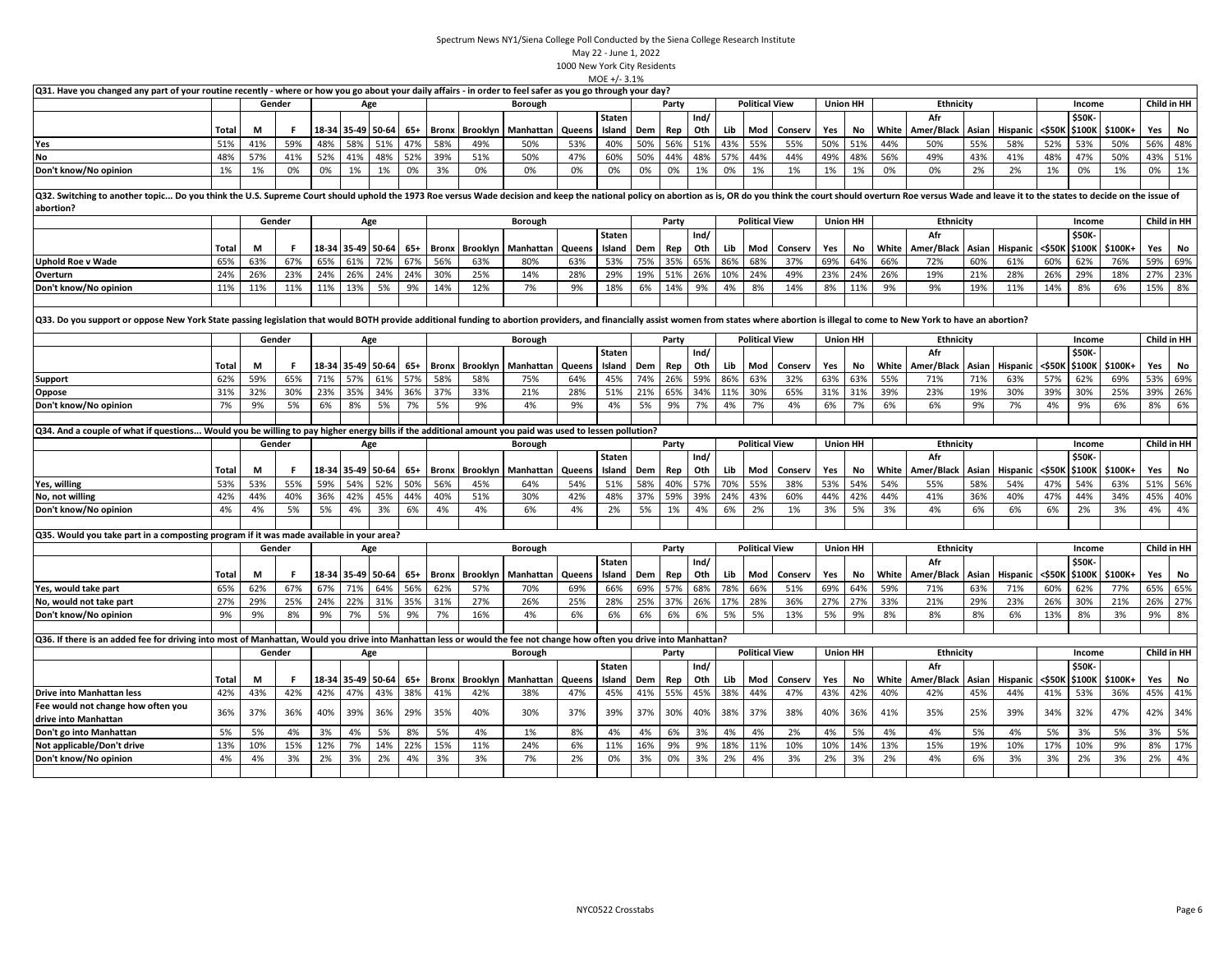| Q37. Would you use mass transit to get into and out of Manhattan if there was an added fee for driving into most of Manhattan?      |       |        |        |     |                   |                   |       |              |                 |                |        |               |     |       |      |     |                       |         |                 |                 |       |                  |       |                 |        |              |                |             |     |
|-------------------------------------------------------------------------------------------------------------------------------------|-------|--------|--------|-----|-------------------|-------------------|-------|--------------|-----------------|----------------|--------|---------------|-----|-------|------|-----|-----------------------|---------|-----------------|-----------------|-------|------------------|-------|-----------------|--------|--------------|----------------|-------------|-----|
|                                                                                                                                     |       | Gender |        |     |                   | Age               |       |              |                 | Borough        |        |               |     | Party |      |     | <b>Political View</b> |         | <b>Union HH</b> |                 |       | Ethnicity        |       |                 |        | Income       |                | Child in HH |     |
|                                                                                                                                     |       |        |        |     |                   |                   |       |              |                 |                |        | Staten        |     |       | Ind/ |     |                       |         |                 |                 |       | Afr              |       |                 |        | \$50K        |                |             |     |
|                                                                                                                                     | Total | М      | F.     |     |                   | 18-34 35-49 50-64 | $65+$ | <b>Bronx</b> | Brooklyn        | Manhattan      | Queens | Island        | Dem | Rep   | Oth  | Lib | Mod                   | Conserv | Yes             | No              | White | Amer/Black       | Asian | Hispanic        | <\$50K | \$100K       | \$100K+        | Yes         | No  |
| Would use mass transit                                                                                                              | 64%   | 66%    | 62%    | 68% | 63%               | 66%               | 56%   | 70%          | 58%             | 67%            | 68%    | 53%           | 65% | 58%   | 66%  | 69% | 68%                   | 58%     | 67%             | 63%             | 59%   | 63%              | 73%   | 71%             | 71%    | 64%          | 59%            | 62%         | 66% |
| Would not use mass transit                                                                                                          | 27%   | 27%    | 28%    | 25% | 32%               | 27%               | 29%   | 22%          | 35%             | 20%            | 26%    | 39%           | 26% | 36%   | 28%  | 22% | 25%                   | 36%     | 26%             | 28%             | 33%   | 31%              | 18%   | 23%             | 19%    | 30%          | 34%            | 32%         | 25% |
| Don't go into Manhattan                                                                                                             | 2%    | 1%     | 2%     | 1%  | 0%                | 2%                | 4%    | 1%           | 3%              | 1%             | 1%     | 5%            | 2%  | 3%    | 1%   | 1%  | 2%                    | 1%      | 2%              | 2%              | 2%    | 1%               | 3%    | 2%              | 2%     | 1%           | 1%             | 1%          | 2%  |
| Not applicable/Don't use mass transit                                                                                               | 3%    | 3%     | 3%     | 2%  | 2%                | 3%                | 6%    | 3%           | 1%              | 8%             | 2%     | 3%            | 4%  | 2%    | 1%   | 5%  | 3%                    | 1%      | 2%              | 4%              | 4%    | 2%               | 3%    | 2%              | 3%     | 2%           | 4%             | 2%          | 3%  |
| Don't know/No opinion                                                                                                               | 4%    | 3%     | 4%     | 3%  | 2%                | 1%                | 5%    | 4%           | 4%              | 5%             | 3%     | 0%            | 3%  | 1%    | 3%   | 3%  | 2%                    | 4%      | 3%              | 3%              | 2%    | 3%               | 3%    | 3%              | 4%     | 2%           | 2%             | 2%          | 4%  |
|                                                                                                                                     |       |        |        |     |                   |                   |       |              |                 |                |        |               |     |       |      |     |                       |         |                 |                 |       |                  |       |                 |        |              |                |             |     |
| Q38. Do you think you will, in five years, be living in New York City or someplace else?                                            |       |        |        |     |                   |                   |       |              |                 |                |        |               |     |       |      |     |                       |         |                 |                 |       |                  |       |                 |        |              |                |             |     |
|                                                                                                                                     |       | Gender |        |     |                   | Age               |       |              |                 | Borough        |        |               |     | Party |      |     | <b>Political View</b> |         |                 | <b>Union HH</b> |       | Ethnicity        |       |                 |        | Income       |                | Child in HH |     |
|                                                                                                                                     |       |        |        |     |                   |                   |       |              |                 |                |        | <b>Staten</b> |     |       | Ind/ |     |                       |         |                 |                 |       | Afr              |       |                 |        | \$50K        |                |             |     |
|                                                                                                                                     | Total | М      | -F     |     |                   | 18-34 35-49 50-64 | 65+   | <b>Bronx</b> | <b>Brooklyn</b> | Manhattan      | Queens | Island        | Dem | Rep   | Oth  | Lib | Mod                   | Conserv | Yes             | No              | White | Amer/Black       | Asian | Hispanic        | <\$50K | \$100K       | \$100K+        | Yes         | No  |
| <b>New York City</b>                                                                                                                | 55%   | 59%    | 52%    | 55% | 49%               | 56%               | 65%   | 43%          | 56%             | 66%            | 57%    | 40%           | 64% | 39%   | 45%  | 66% | 56%                   | 45%     | 57%             | 55%             | 59%   | 56%              | 72%   | 49%             | 53%    | 53%          | 58%            | 51%         | 59% |
| Someplace else                                                                                                                      | 36%   | 34%    | 39%    | 40% | 44%               | 37%               | 23%   | 49%          | 34%             | 27%            | 34%    | 51%           | 30% | 57%   | 47%  | 26% | 37%                   | 48%     | 36%             | 37%             | 34%   | 38%              | 23%   | 45%             | 38%    | 40%          | 39%            | 43%         | 33% |
| Don't know/No opinion                                                                                                               | 8%    | 6%     | 9%     | 5%  | 7%                | 8%                | 12%   | 8%           | 10%             | 7%             | 9%     | 9%            | 6%  | 4%    | 8%   | 7%  | 6%                    | 7%      | 7%              | 8%              | 8%    | 7%               | 6%    | 6%              | 9%     | 7%           | 3%             | 6%          | 8%  |
|                                                                                                                                     |       |        |        |     |                   |                   |       |              |                 |                |        |               |     |       |      |     |                       |         |                 |                 |       |                  |       |                 |        |              |                |             |     |
| (Q39. Have you or someone you know sought treatment for mental health since the start of the pandemic?                              |       |        |        |     |                   |                   |       |              |                 |                |        |               |     |       |      |     |                       |         |                 |                 |       |                  |       |                 |        |              |                |             |     |
|                                                                                                                                     |       | Gender |        |     |                   | Age               |       |              |                 | <b>Borough</b> |        |               |     | Party |      |     | <b>Political View</b> |         | <b>Union HH</b> |                 |       | <b>Ethnicity</b> |       |                 |        | Income       |                | Child in HH |     |
|                                                                                                                                     |       |        |        |     |                   |                   |       |              |                 |                |        | Staten        |     |       | Ind/ |     |                       |         |                 |                 |       | Afr              |       |                 |        | \$50K        |                |             |     |
|                                                                                                                                     | Total | М      | -F     |     |                   | 18-34 35-49 50-64 | $65+$ | <b>Bronx</b> | Brooklyn        | Manhattan      | Queens | Island        | Dem | Rep   | Oth  | Lib | Mod                   | Conserv | Yes             | No              |       | White Amer/Black | Asian | Hispanic        | <\$50K |              | \$100K \$100K+ | Yes         | No  |
| Yes                                                                                                                                 | 35%   | 32%    | 38%    | 47% | 36%               | 34%               | 13%   | 35%          | 36%             | 43%            | 29%    | 27%           | 37% | 24%   | 41%  | 47% | 29%                   | 30%     | 37%             | 35%             | 34%   | 28%              | 38%   | 43%             | 32%    | 36%          | 41%            | 35%         | 36% |
| No                                                                                                                                  | 64%   | 67%    | 62%    | 52% | 64%               | 65%               | 86%   | 64%          | 64%             | 56%            | 69%    | 71%           | 62% | 76%   | 59%  | 53% | 70%                   | 70%     | 63%             | 65%             | 66%   | 72%              | 62%   | 57%             | 68%    | 64%          | 58%            | 65%         | 64% |
| Don't know/Refused                                                                                                                  | 1%    | 1%     | 1%     | 0%  | 0%                | 1%                | 1%    | 1%           | 1%              | 1%             | 2%     | 2%            | 1%  | 0%    | 0%   | 0%  | 0%                    | 0%      | 0%              | 1%              | 1%    | 0%               | 0%    | 0%              | 0%     | 0%           | 0%             | 0%          | 1%  |
|                                                                                                                                     |       |        |        |     |                   |                   |       |              |                 |                |        |               |     |       |      |     |                       |         |                 |                 |       |                  |       |                 |        |              |                |             |     |
| Q40. Do you own a car?                                                                                                              |       |        |        |     |                   |                   |       |              |                 |                |        |               |     |       |      |     |                       |         |                 |                 |       |                  |       |                 |        |              |                |             |     |
|                                                                                                                                     |       |        | Gender |     |                   | Age               |       |              |                 | <b>Borough</b> |        |               |     | Party |      |     | <b>Political View</b> |         | <b>Union HH</b> |                 |       | Ethnicity        |       |                 |        | Income       |                | Child in HH |     |
|                                                                                                                                     |       |        |        |     |                   |                   |       |              |                 |                |        | <b>Staten</b> |     |       | Ind/ |     |                       |         |                 |                 |       | Afr              |       |                 |        | <b>\$50K</b> |                |             |     |
|                                                                                                                                     | Total | М      | F      |     |                   | 18-34 35-49 50-64 | 65+   | <b>Bronx</b> | <b>Brooklyn</b> | Manhattan      | Queens | Island        | Dem | Rep   | Oth  | Lib | Mod                   | Conserv | Yes             | No              | White | Amer/Black       | Asian | <b>Hispanic</b> | <\$50K | \$100K       | \$100K+        | Yes         | No  |
| Yes                                                                                                                                 | 47%   | 53%    | 43%    | 34% | 53%               | 62%               | 52%   | 38%          | 47%             | 31%            | 60%    | 75%           | 45% | 73%   | 53%  | 41% | 49%                   | 55%     | 63%             | 43%             | 57%   | 41%              | 45%   | 41%             | 26%    | 52%          | 66%            | 56%         | 43% |
| No                                                                                                                                  | 52%   | 46%    | 57%    | 66% | 47%               | 38%               | 48%   | 62%          | 53%             | 67%            | 38%    | 25%           | 55% | 27%   | 47%  | 59% | 51%                   | 45%     | 37%             | 57%             | 43%   | 59%              | 55%   | 59%             | 74%    | 48%          | 34%            | 44%         | 57% |
| Don't know/Refused                                                                                                                  | 1%    | 1%     | 0%     | 0%  | 0%                | 0%                | 0%    | 0%           | 0%              | 2%             | 2%     | 0%            | 0%  | 0%    | 0%   | 0%  | 0%                    | 0%      | 0%              | 0%              | 0%    | 0%               | 0%    | 0%              | 0%     | 0%           | 0%             | 0%          | 0%  |
|                                                                                                                                     |       |        |        |     |                   |                   |       |              |                 |                |        |               |     |       |      |     |                       |         |                 |                 |       |                  |       |                 |        |              |                |             |     |
| Q41. How often did you ride the subway in the last week?                                                                            |       |        |        |     |                   |                   |       |              |                 |                |        |               |     |       |      |     |                       |         |                 |                 |       |                  |       |                 |        |              |                |             |     |
|                                                                                                                                     |       |        | Gender |     |                   | Age               |       |              |                 | Borough        |        |               |     | Party |      |     | <b>Political View</b> |         | <b>Union HH</b> |                 |       | Ethnicity        |       |                 |        | Income       |                | Child in HH |     |
|                                                                                                                                     |       |        |        |     |                   |                   |       |              |                 |                |        | Staten        |     |       | Ind/ |     |                       |         |                 |                 |       | Afr              |       |                 |        | \$50K        |                |             |     |
|                                                                                                                                     | Total | М      | F.     |     |                   | 18-34 35-49 50-64 | $65+$ | <b>Bronx</b> | Brooklyn        | Manhattan      | Queens | Island        | Dem | Rep   | Oth  | Lib | Mod                   | Conserv | Yes             | No              | White | Amer/Black       | Asian | Hispanic        | <\$50K | \$100K       | \$100K+        | Yes         | No  |
| Not at all                                                                                                                          | 51%   | 46%    | 57%    | 40% | 50%               | 58%               | 72%   | 52%          | 50%             | 36%            | 56%    | 90%           | 53% | 66%   | 50%  | 41% | 54%                   | 66%     | 51%             | 52%             | 60%   | 51%              | 43%   | 44%             | 52%    | 52%          | 51%            | 57%         | 49% |
| 1 to 3 times                                                                                                                        | 19%   | 20%    | 19%    | 20% | 22%               | 18%               | 17%   | 20%          | 20%             | 23%            | 18%    | 4%            | 19% | 15%   | 16%  | 20% | 21%                   | 17%     | 23%             | 18%             | 14%   | 21%              | 25%   | 21%             | 20%    | 20%          | 20%            | 20%         | 19% |
| More than 3 times                                                                                                                   | 28%   | 33%    | 24%    | 40% | 29%               | 24%               | 10%   | 28%          | 29%             | 39%            | 25%    | 6%            | 28% | 18%   | 33%  | 39% | 25%                   | 16%     | 27%             | 29%             | 26%   | 28%              | 32%   | 34%             | 28%    | 28%          | 30%            | 23%         | 32% |
| Don't know/Refused                                                                                                                  | 1%    | 1%     | 1%     | 0%  | 0%                | 1%                | 1%    | 1%           | 1%              | 1%             | 2%     | 0%            | 0%  | 1%    | 1%   | 0%  | 0%                    | 1%      | 0%              | 1%              | 0%    | 0%               | 0%    | 1%              | 1%     | 0%           | 0%             | 0%          | 1%  |
|                                                                                                                                     |       |        |        |     |                   |                   |       |              |                 |                |        |               |     |       |      |     |                       |         |                 |                 |       |                  |       |                 |        |              |                |             |     |
| Q42. (If currently working) During the pandemic did you work from home to any degree or did you continue to work as you did before? |       |        |        |     |                   |                   |       |              |                 |                |        |               |     |       |      |     |                       |         |                 |                 |       |                  |       |                 |        |              |                |             |     |
|                                                                                                                                     |       |        | Gender |     |                   | Age               |       |              |                 | Borough        |        |               |     | Party |      |     | <b>Political View</b> |         | <b>Union HH</b> |                 |       | Ethnicity        |       |                 |        | Income       |                | Child in HH |     |
|                                                                                                                                     |       |        |        |     |                   |                   |       |              |                 |                |        | <b>Staten</b> |     |       | Ind/ |     |                       |         |                 |                 |       | Afr              |       |                 |        | <b>\$50K</b> |                |             |     |
|                                                                                                                                     |       |        |        |     |                   |                   |       |              |                 |                | Queens | Island        | Dem | Rep   | Oth  | Lib | Mod                   | Conserv | Yes             | No              |       | White Amer/Black | Asian | Hispanic        | <\$50K | \$100K       | \$100K+        | Yes         | No  |
|                                                                                                                                     | Total | М      | -F     |     | 18-34 35-49 50-64 |                   | $65+$ | <b>Bronx</b> | <b>Brooklyn</b> | Manhattan      |        |               |     |       |      |     |                       |         |                 |                 |       |                  |       |                 |        |              |                |             |     |
| <b>Work from home</b>                                                                                                               | 48%   | 43%    | 54%    | 47% | 48%               | 50%               | 59%   | 40%          | 53%             | 70%            | 35%    | 25%           | 56% | 49%   | 38%  | 60% | 48%                   | 35%     | 48%             | 48%             | 62%   | 40%              | 50%   | 34%             | 31%    | 36%          | 69%            | 43%         | 53% |
| Continue to work as before                                                                                                          | 39%   | 46%    | 32%    | 37% | 38%               | 45%               | 34%   | 50%          | 34%             | 21%            | 50%    | 60%           | 33% | 46%   | 48%  | 29% | 41%                   | 52%     | 45%             | 38%             | 27%   | 46%              | 33%   | 52%             | 51%    | 51%          | 24%            | 41%         | 37% |
| Don't know/No opinion                                                                                                               | 13%   | 11%    | 13%    | 16% | 14%               | 5%                | 6%    | 10%          | 13%             | 9%             | 16%    | 15%           | 12% | 5%    | 14%  | 11% | 10%                   | 13%     | 7%              | 14%             | 10%   | 14%              | 17%   | 14%             | 18%    | 13%          | 7%             | 15%         | 10% |